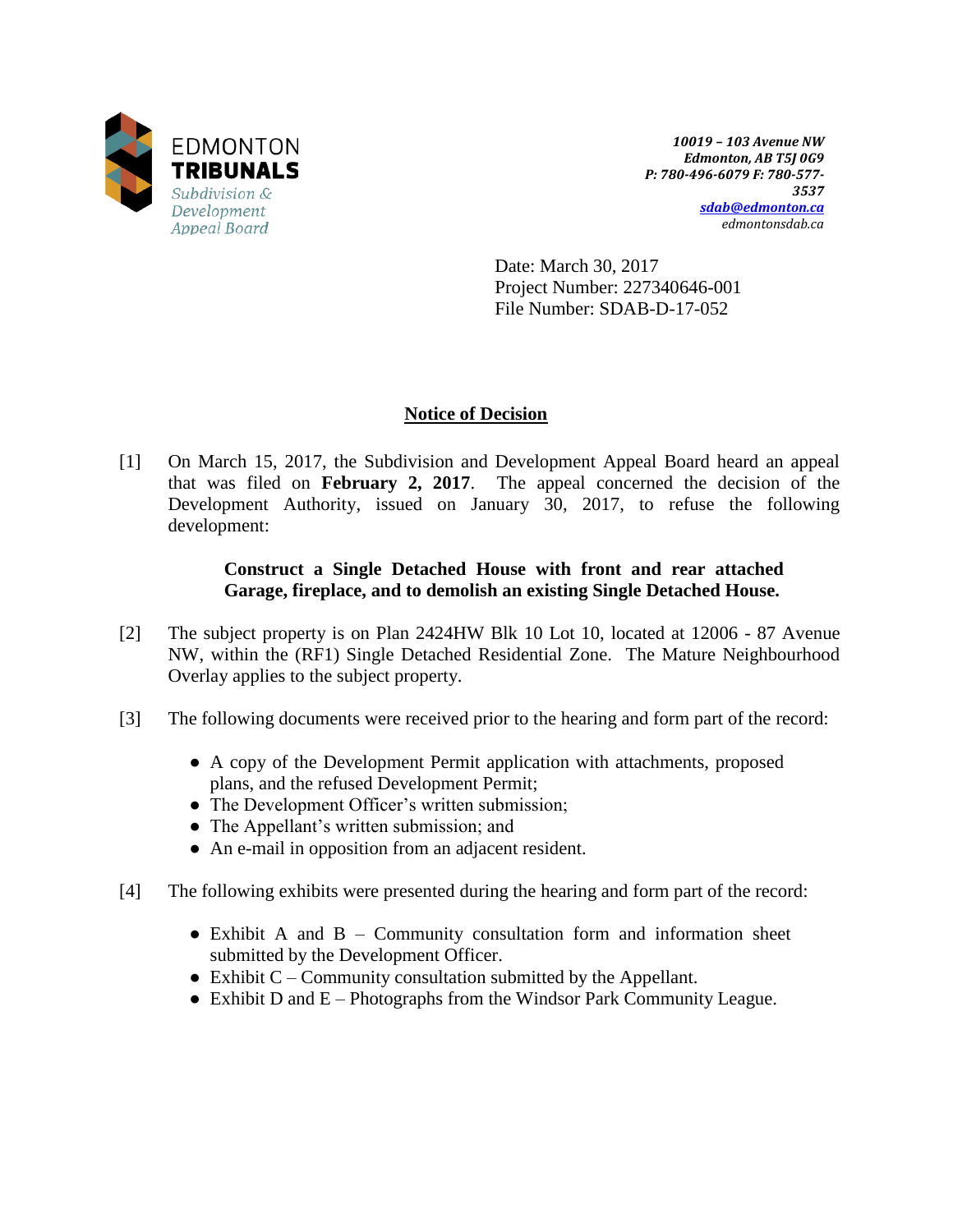### **Preliminary Matters**

- [5] At the outset of the appeal hearing, the Presiding Officer indicated that he was an acquaintance of Mr. A. Lange, from Ace Lange Construction, from years ago but felt that he was not biased to hear the appeal. There was no opposition from parties in attendance at the hearing for the Presiding Officer to sit on the panel and there was no opposition to the composition of the panel.
- [6] The Presiding Officer outlined how the hearing would be conducted, including the order of appearance of parties, and no opposition was noted.
- [7] The appeal was filed on time, in accordance with section 686 of the *Municipal Government Act*, RSA 2000, c M-26.

#### **Summary of Hearing**

- *i) Position of the property owners of the subject Site, Mr. A. Kan, who was accompanied by his wife, Ms. R. Fok.*
- [8] He and his wife invested in this property because his wife teaches at the University of Alberta and their children attend Windsor Park School. They intend to have in-laws live with them in the future.
- [9] The detached garage will have wider doors for easier access for seniors that may have a disability.
- [10] The proposed house will accommodate their family needs for several years.

*ii) Position of the Appellant, Ms. J. Lange, representing Ace Lange Construction*

- [11] The property owners are hoping to build their dream house in the Windsor Park neighbourhood.
- [12] The front access attached garage will have no impact on traffic in the area.
- [13] Keeping a single car in the front driveway will have a small impact on the look of the home.
- [14] Ms. Lange reviewed a PowerPoint Presentation that was submitted prior to the hearing.
- [15] There are only three other houses on the block face and none have a front drive garage, however, there are several other houses nearby on 87 Avenue, which have front drive garages.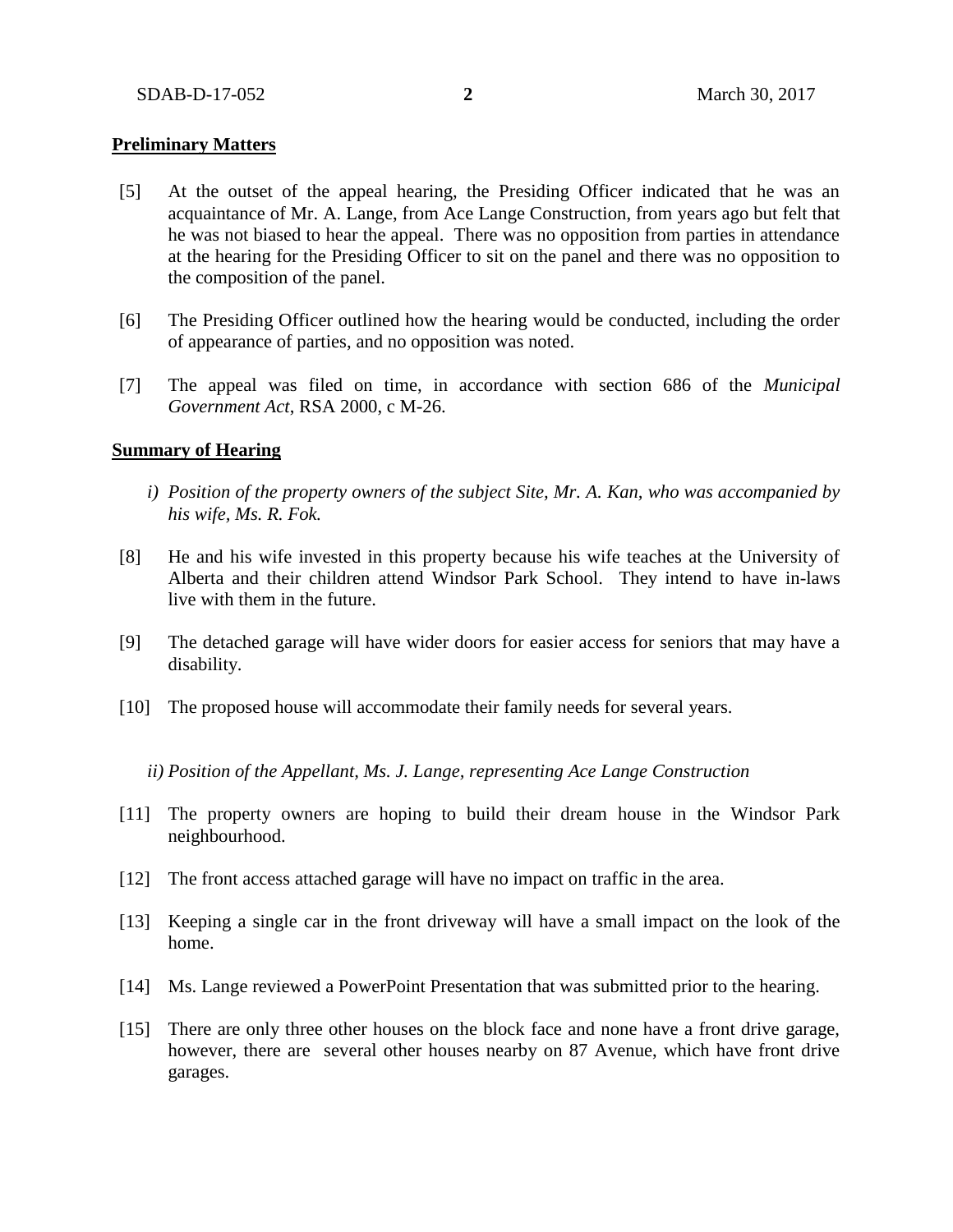- [16] Ms. Lange referred to photographs and a map to show that there are 84 front drive garages in the Windsor Park area. Many of the garages are double-car and they are proposing a single-car garage.
- [17] The front driveway leads onto a service road. The public sidewalk is on the south side of the service road, abutting 87 Avenue. With regard to safety, in her view, an attached garage will be less of a safety issue as there is higher pedestrian traffic in the north rear lane.
- [18] There is 27 feet from the front driveway to the service road and sufficient distance from the rear attached garage to the rear lane.
- [19] The property owners prefer the proposed drive-through attached garage over a rear detached garage.
- [20] The house is under the 40 percent maximum allowed site coverage.
- [21] The house next door to the west has a detached garage, which is comparable to the proposed development as there is less useable space in the rear yard on both properties.
- [22] If a detached Garage is approved, the property owners could apply for a Garage Suite, which would have more of an impact on the neighbourhood than their proposed Garage.
- [23] From their discussions with neighbours, they would rather see a single residential development than a lot subdivided to allow for two narrow houses or a rental property catering to the high University demand.
- [24] The proposed development will be an asset to the Windsor Park area.
- [25] With respect to questions from the Board, Ms. Lange provided the following:
	- a. The front driveway will eliminate some parking on the service road, but it will be replaced with parking spaces on the front driveway. Only three vehicles can park on the service road at a time.
	- b. There is room on the northwest side of the proposed deck for children to play or they can use the playground at Windsor Park School.
	- c. She submitted the community consultation to the Development Officer when she applied for the development permit. She stated that there was 95 percent support from neighbouring property owners and only the Windsor Park Community League was in opposition.
	- d. She confirmed that the attached garage is a drive-through garage.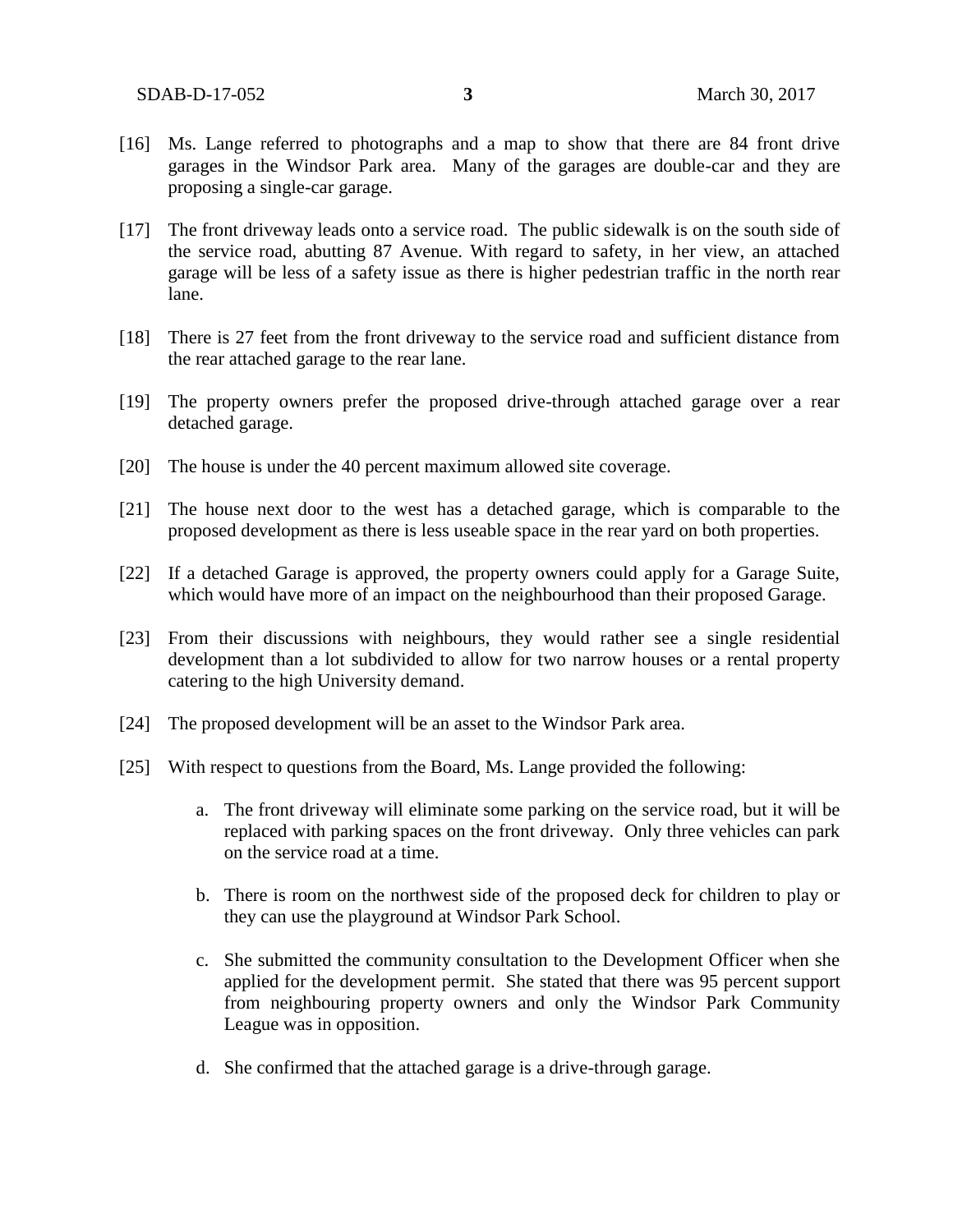- e. Although the front garage is attached it will not be that noticeable as it will blend in with the house.
- f. In her view, the height of the main floor will not have a negative impact on the neighbouring properties as shown on page 9 in the photographs in her submission. The main floor was raised to accommodate an eight foot high front door.
- g. She confirmed that one of the mature trees in the front yard will need to be removed to develop the driveway to the front attached garage. However, if possible, they intend to keep the existing trees on the property.
- h. They would be willing to lower the rear deck to eliminate the variance of the projection into the rear setback.
- i. In her opinion, there is a hardship to build a house on the subject Site because of the unusual lot dimensions.
- *iii) Position of the Development Officer, Mr. G. Robinson, representing Ms. K. Bauer, the Development Officer that refused the proposed development*
- [26] He received community consultation from neighbouring property owners but is unable to provide the results of the community consultation to the Board due to an internal policy. He submitted the City's community consultation forms, marked Exhibit A and B.
- [27] He referenced Ms. Bauer's written submission and stated that the Development Officer determined that there was no hardship to justify any of the variances and the proposed development does not meet the intent of the Mature Neighbourhood Overlay.
- [28] He referred to the aerial photograph showing existing front attached garages in the area and noted that prior to 2001, front attached Garages were permitted.
- [29] He referred to a chart in the Development Officer's written submission outlining the history of approval of other developments with front attached garages.
- [30] The City is trying to encourage pedestrian friendly design in the neighbourhood and detract from front attached garages.
- [31] He confirmed that the proposed rear amenity area meets the requirements of the *Edmonton Zoning Bylaw*.
- [32] The main reason for refusal is that the proposed front attached garage does not meet the intent of the Mature Neighbourhood Overlay.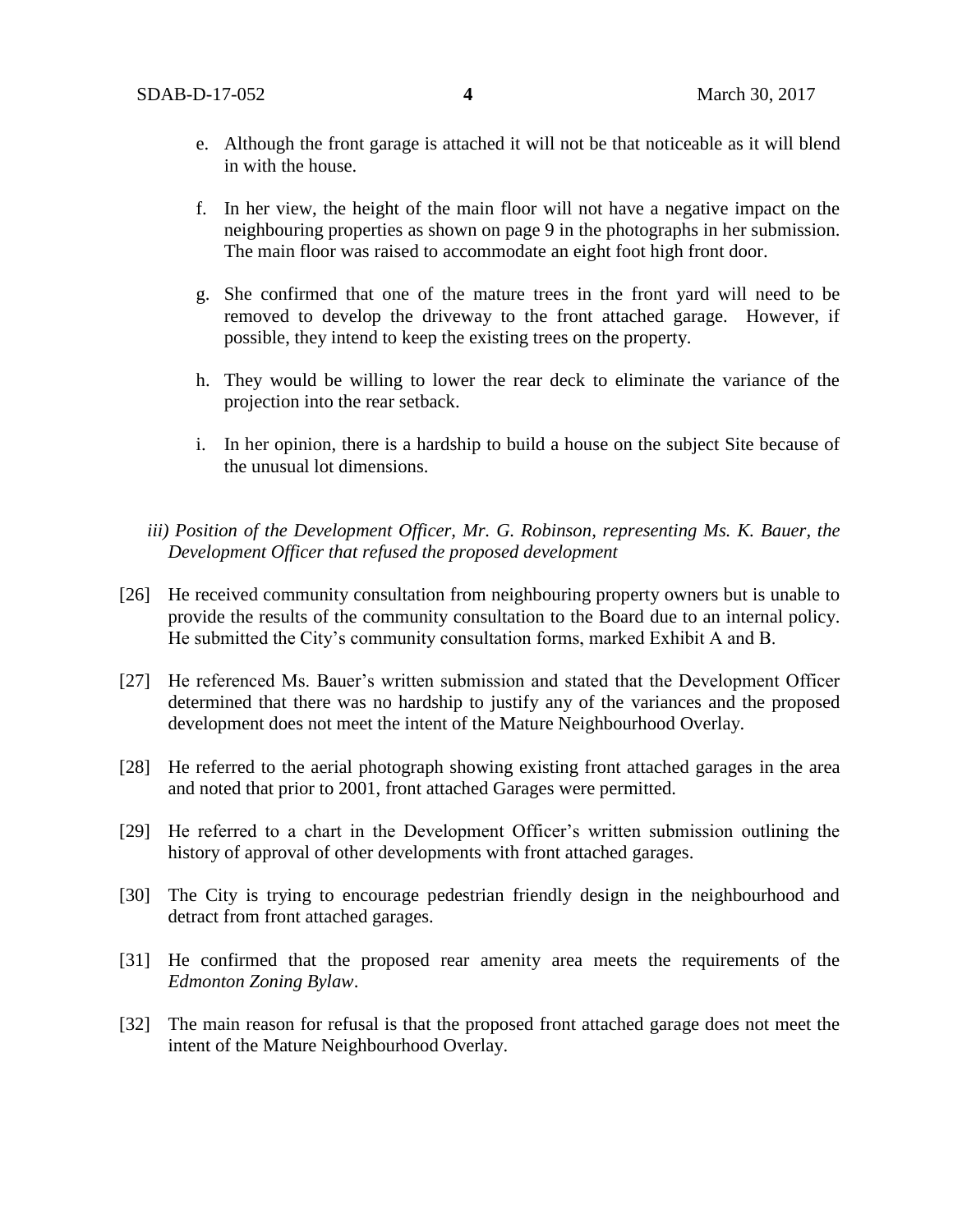SDAB-D-17-052 **5** March 30, 2017

- [33] Although the public sidewalk is across the street from the subject site, the service road is used for pedestrians. There is a bus stop directly across the street from the subject site which could have an impact when backing out of the driveway.
- [34] The proposed plans do not include a Secondary Suite.
- [35] The driveway to the rear attached garage is a large area that will be used for vehicle access and storage rather than being used for an amenity area.
- [36] The Development Officer did not provide conditions for the Board to attach to the proposed development if it was approved, but indicated that there are no special conditions that need to be added if the proposed development is approved.
- [37] He confirmed that the community consultation met the requirements of section 814.3(24) of the Mature Neighbourhood Overlay.

After a short recess, the Board heard from Ms. Lange regarding the community consultation.

- [38] She stated that she provided Ms. Bauer all of the community consultation documents based on the original plans. She stated that the only change to the plans was the rear balcony.
- [39] She is willing to provide the community consultation to the Board for their review. She confirmed that the property owners did not have a concern with any privacy issues.

After a further short recess, the Appellant submitted an e-mail with attachments to the SDAB office regarding the community consultation conducted by the Applicant (Exhibit C). After reviewing the information, the Board determined that community consultation was completed as outlined in the requirements of the Mature Neighbourhood Overlay and continued with the hearing.

- *iv) Position of Mr. J. Collier, representing the Windsor Park Community League, in opposition to the proposed development*
- [40] Mr. Collier indicated that he sits on the building committee for the Windsor Park Community League.
- [41] He submitted photographs of the neighbourhood, marked Exhibit D and E.
- [42] He confirmed that the Appellant was thorough in conducting the community consultation and the Community League does not have any concerns with that process.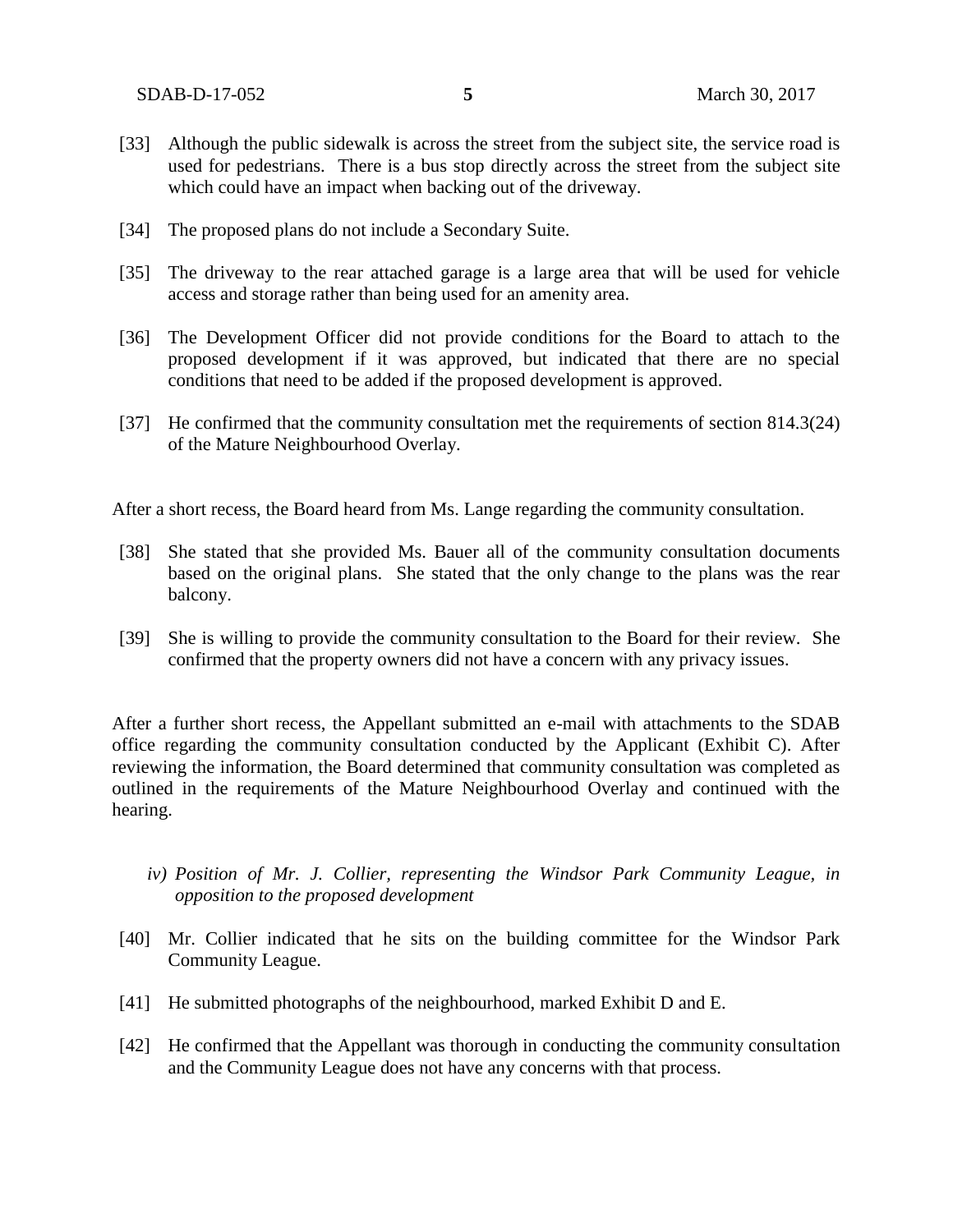- [43] This is the type of property that needs to be redeveloped in the Windsor Park neighbourhood.
- [44] The main concern with the proposed development is the front attached garage and driveway.
- [45] Originally, the second storey deck was to be covered but that proposal has been revised and he no longer has a concern with the deck.
- [46] He referred to a photograph showing the street view, to demonstrate that vehicles are parked on the service road, and the laneway adjacent to the house to the west.
- [47] The location for the proposed driveway is where a mature tree is located.
- [48] There is a narrow sidewalk and a bus stop directly across the street from the subject site.
- [49] When cars are parked on the service road there is no room for two cars to pass.
- [50] 87 Avenue is a busy major corridor to the University and the sidewalk is close to 87 Avenue so pedestrians often walk on the service road.
- [51] There are several charity runs that happen in this area and the City needs to restrict these runs as there is significant pedestrian traffic on the service road especially in the Spring, Summer, and Fall.
- [52] Sightlines are limited on the subject Site because it is near where the rear lane intersects with the service road. In his view, the access from the rear lane to the subject Site is not difficult to maneuver.
- [53] The Community League agrees with the directions of City Council and the regulations of the Mature Neighbourhood Overlay in restricting front driveways in mature neighbourhoods.
- [54] He agreed that there are other front drive garages in the area; however, they were built years ago. This is a walkable community and front attached Garages are not common.
- [55] Rear attached garages with suites that exceed the 40 percent allowable Rear Setback are not common along 87 Avenue.
- [56] There are only two other attached garages in the area that are a single storey and only one house on the block face that has a rear double detached garage.
- [57] The Community League would like to maintain the character of the neighbourhood so front driveways will not be support for redevelopments in the future.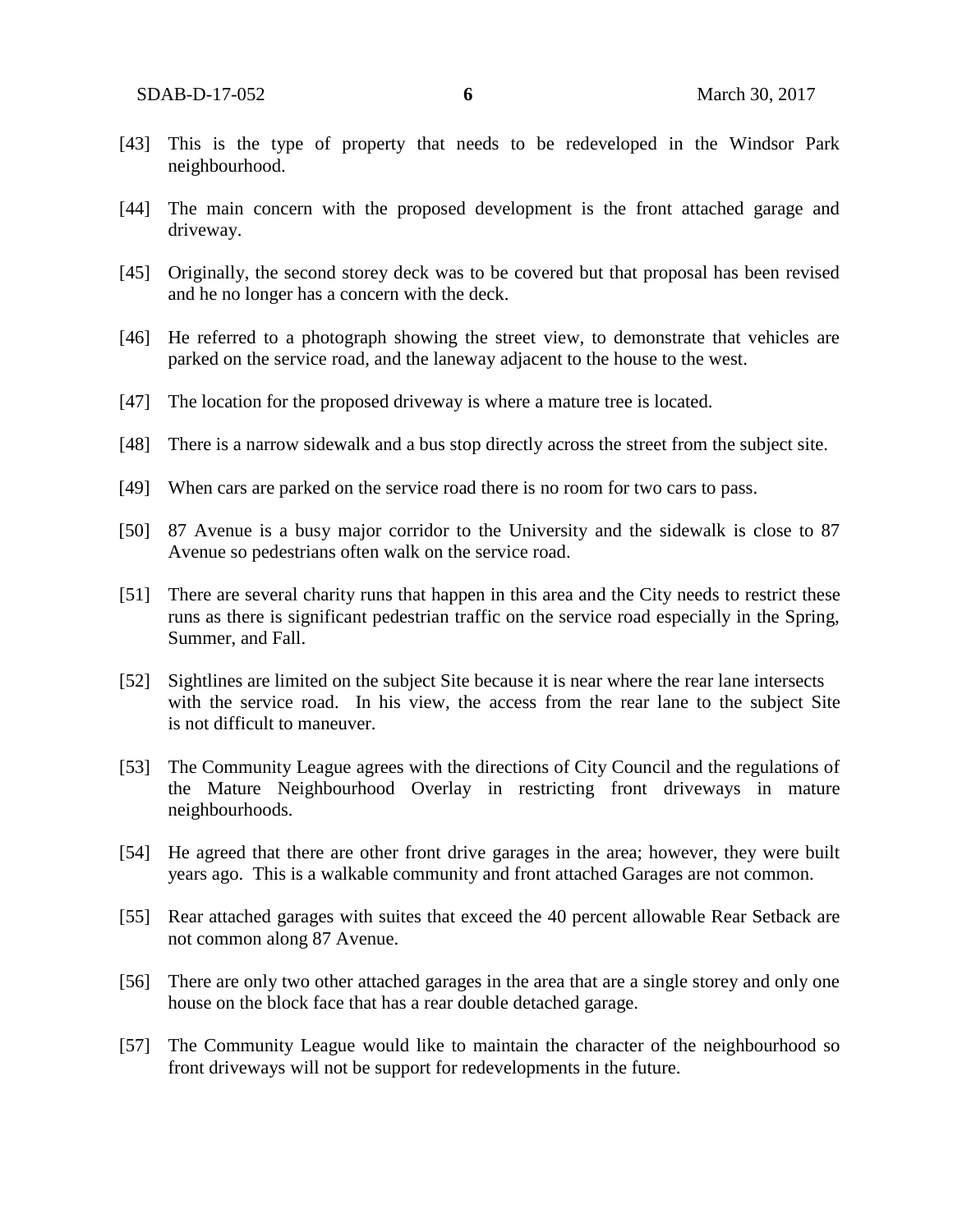- [58] With regard to the width of the front driveway, he stated that they want to maintain the safety and walkability of the area. If front driveways are not allowed they should not be approved. However, if the Board approves the proposed development, a narrower driveway is better.
- [59] He spoke to the neighbouring property owners and discussed the variances. The neighbour east of the subject site is opposed to the proposed development.
- [60] He reiterated that the main concern of the Community League is the front driveway and attached garage.

#### *v) Rebuttal of the Appellant, Ms. Lange*

- [61] She reiterated that there is support from the majority of the neighbouring property owners.
- [62] Vehicles would only be coming and going from the subject site a few times a day, making the impact on pedestrians minimal. Parking on the proposed front driveway will reduce parking on the service road.
- [63] Properties in the area that have rear detached garages will not be parking on the service road.
- [64] In response to questions by the Board, she stated that it might be possible to curve the driveway around the existing mature tree in the front yard. However, it might be difficult to install services if the tree was left as it is.
- [65] If the front driveway is not approved, the property owners will need to park in tandem in the rear of the property, which is not a good solution.
- [66] They are willing to comply with the proposed changes to the rear deck by adding privacy screening.

#### **Decision**

[67] The appeal is **DENIED** and the decision of the Development Authority is **CONFIRMED**. The development is **REFUSED**.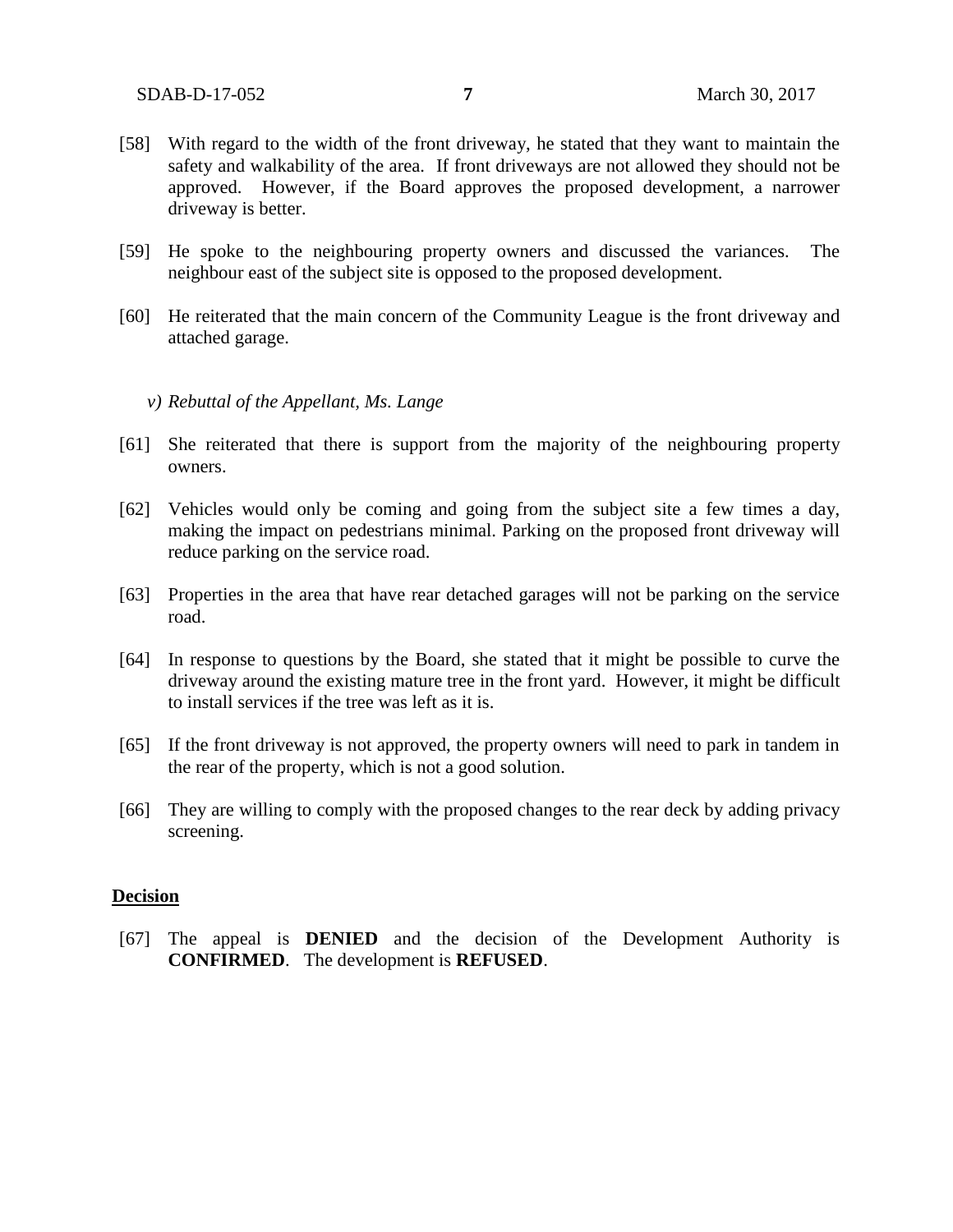### **Reasons for Decision**

- [68] The proposed development, a Single Detached House, is a Permitted Use in the (RF1) Single Detached Residential Zone.
- [69] The Board accepts the community consultation that was undertaken by the Appellant and agrees with the Development Officer that it complies with section 814.3(24) of the *Edmonton Zoning Bylaw*.
- [70] When analyzing the proposed development, the Board determined through presentations that the requested variances were significant for the following reasons:
	- a. The Rear Setback not only contravenes the requirement of the Mature Neighbourhood Overlay but also the (RF1) Single Detached Residential Zone. The proposed Rear Setback is almost 50 percent less than the required amount which pushes the most northerly portions of the house further back. This has a direct impact on the neighbour to the east by affecting sunlight and shadowing. If allowed, the close proximity of the rear wall of the house to the Rear Lot Line would increase the massing.
	- b. The projecting rear deck is completely within the Rear Setback and does not comply with the *Edmonton Zoning Bylaw*. That is to say the entire deck structure is fully contained within the required Rear Setback, bringing the elevated deck closer to the Rear Lot Line, which may have an effect on the privacy of surrounding properties.
- [71] The Board heard presentations with regard to the Garage access from 87 Avenue. The Board determined that if the variance was granted it will interfere with the amenities of the neighbourhood, and materially interfere with or affect the use and enjoyment of neighbouring properties for the following reasons:
	- a. The service road is adjacent to a major arterial road, a bus stop, and is used for pedestrian and bicycle traffic.
	- b. If the front Driveway is approved, this will eliminate one on-street parking space on the service road.
	- c. There was opposition from the Windsor Park Community League, and two neighbouring property owners including the most affected neighbour east of the subject Site.
- [72] The Board accepts the presentation provided that the subject Site does not have Site limitations that would preclude the ability to access the rear property and necessitate requiring access from the front.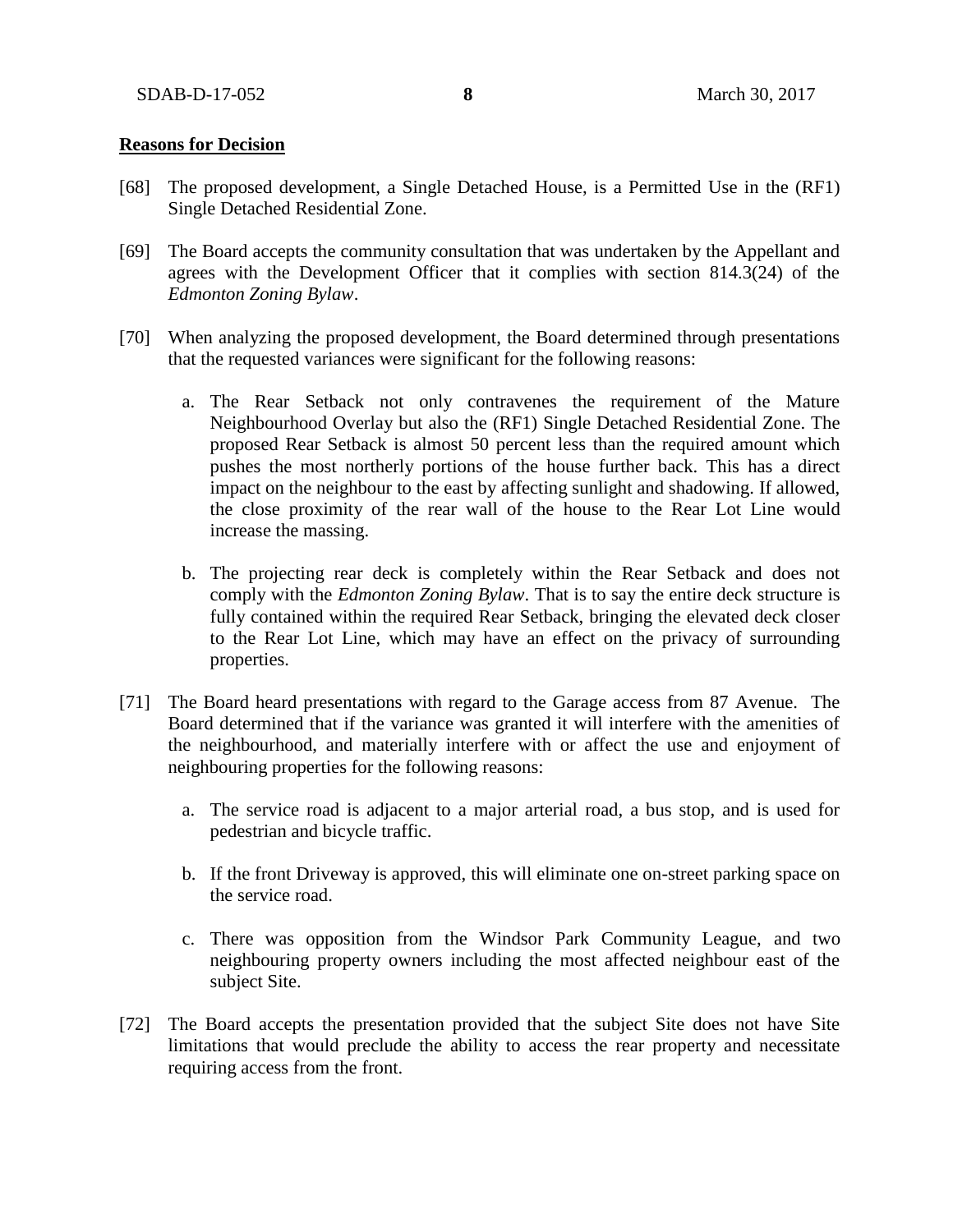SDAB-D-17-052 **9** March 30, 2017

- [73] The Board was not presented with any documentation showing that an attached Garage to both the front and rear of the property was indicative of this neighbourhood.
- [74] The Board considered Section 814.1, the General Purpose of the Mature Neighbourhood Overlay which states:

The purpose of this Overlay is to ensure that new low density development in Edmonton's mature residential neighbourhoods is sensitive in scale to existing development, maintains the traditional character and pedestrian-friendly design of the streetscape, ensures privacy and sunlight penetration on adjacent properties and provides opportunity for discussion between applicants and neighbouring affected parties when a development proposes to vary the Overlay regulations.

- [75] The Board has determined that the General Purpose of the Mature Neighbourhood Overlay has not been met given the size and locations of the variances which are not sensitive to scale nor do they maintain the traditional character of the neighbourhood.
- [76] The Board finds that the requested variances for the proposed development will unduly interfere with the amenities of the neighbourhood, and materially interfere with or affect the use, enjoyment or value of neighbouring parcels of land.

Mr. V. Laberge, Presiding Officer Subdivision and Development Appeal Board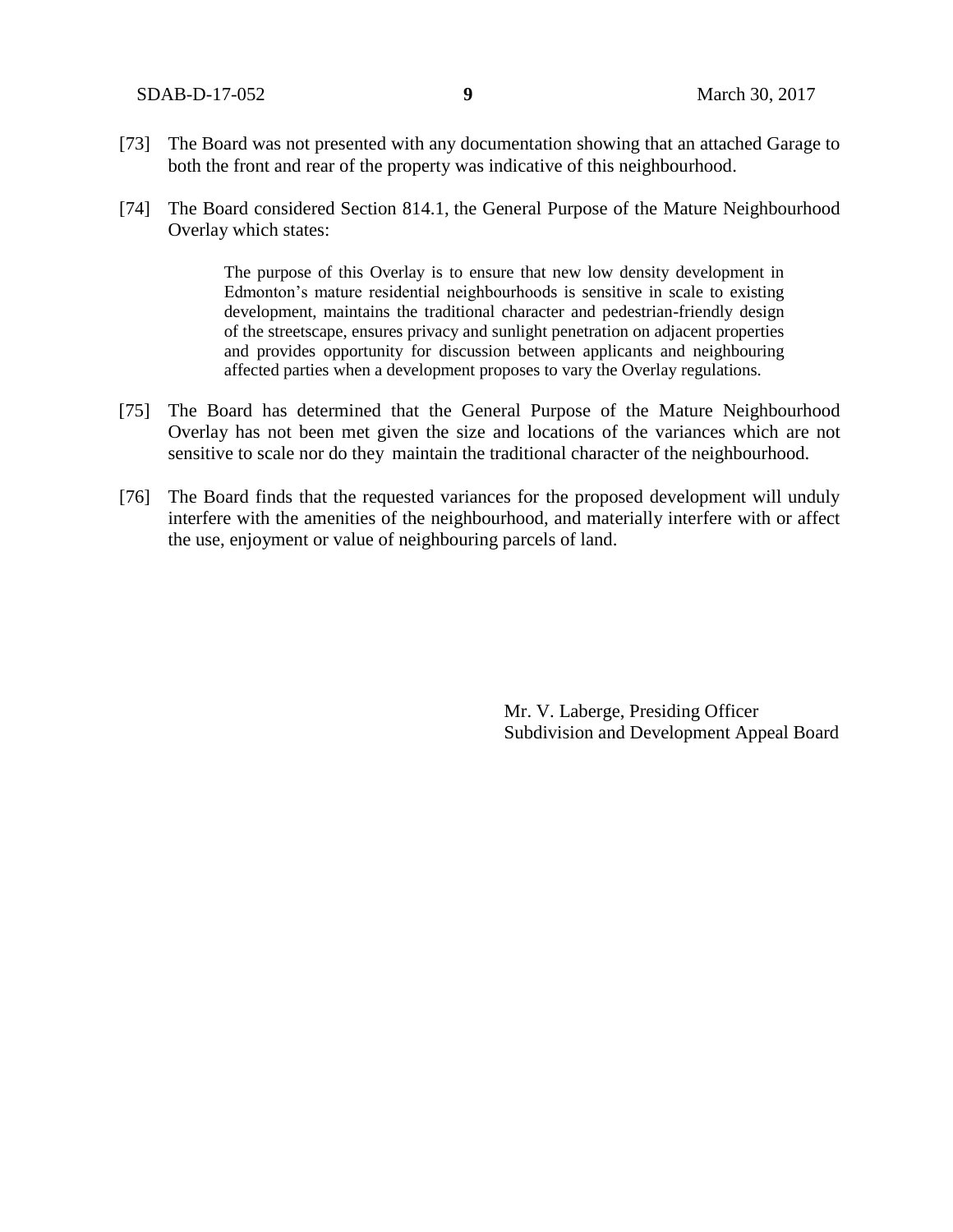## **Important Information for the Applicant/Appellant**

- 1. This decision may be appealed to the Alberta Court of Appeal on a question of law or jurisdiction under section 688 of the *Municipal Government Act*, RSA 2000, c M-26. If the Subdivision and Development Appeal Board is served with notice of an application for leave to appeal its decision, such notice shall operate to suspend the Development Permit.
- 2. When a decision on a Development Permit application has been rendered by the Subdivision and Development Appeal Board, the enforcement of that decision is carried out by the Sustainable Development Department, located on the 2nd Floor, Edmonton Tower, 10111 – 104 Avenue NW, Edmonton, AB, T5J 0J4.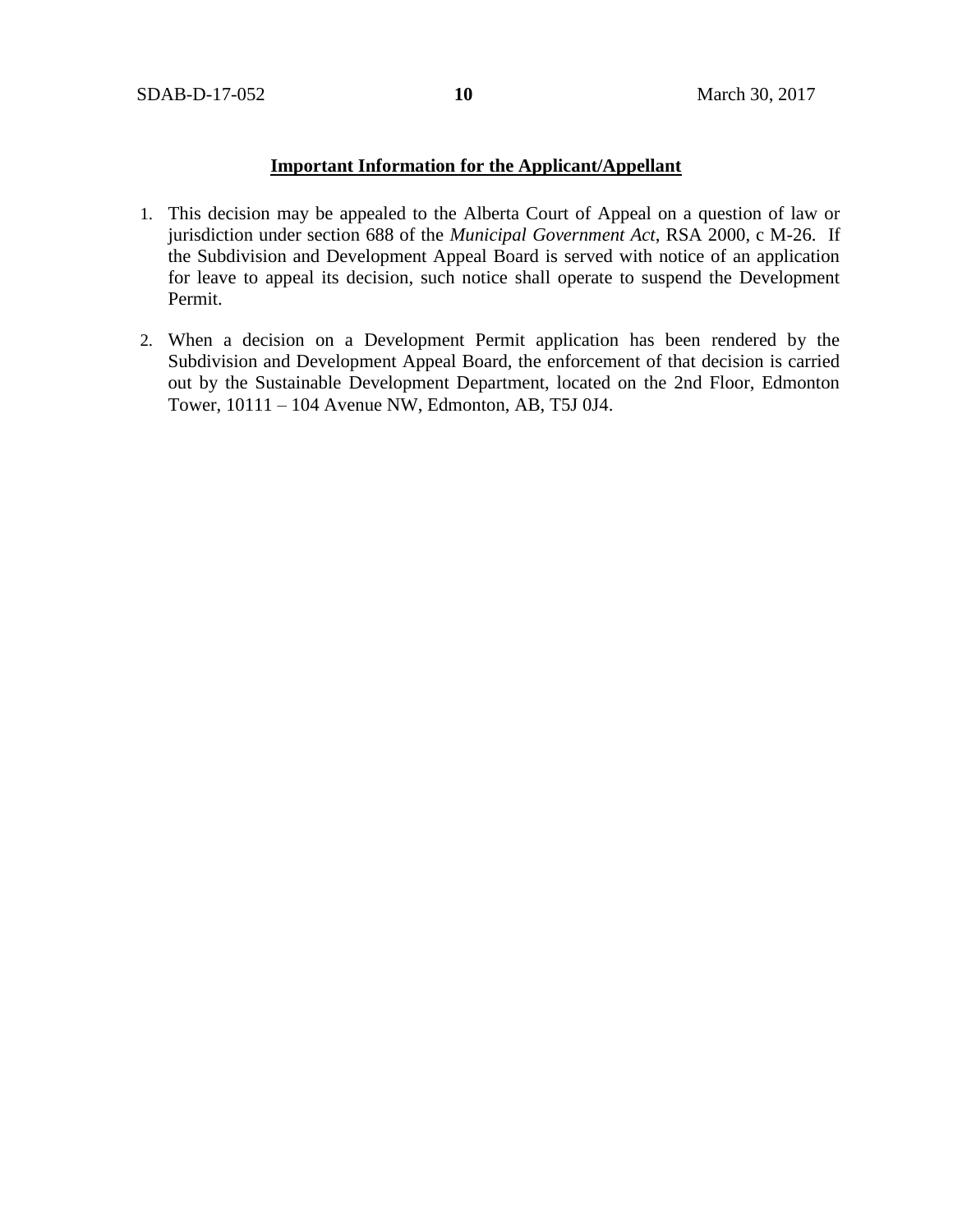

*10019 – 103 Avenue NW Edmonton, AB T5J 0G9 P: 780-496-6079 F: 780-577- 3537 [sdab@edmonton.ca](mailto:sdab@edmonton.ca) edmontonsdab.ca*

Date: March 30, 2017 Project Number: 224913641-001 File Number: SDAB-D-17-053

# **Notice of Decision**

[1] On March 15, 2017, the Subdivision and Development Appeal Board heard an appeal that was filed on **February 16, 2017**. The appeal concerned the decision of the Development Authority, issued on January 30, 2017, to approve the following development:

# **Construct a Single Detached House with attached Garage, front entry, partially covered deck (irregular shape), balcony and Basement development (Not to be used as an additional Dwelling).**

- [2] The subject property is on Plan 2630KS Blk 1 Lot 14, located at 13912 Valleyview Drive NW, within the (RF1) Single Detached Residential Zone. The Mature Neighbourhood Overlay and the North Saskatchewan River Valley and Ravine System Protection Overlay apply to the subject property.
- [3] The following documents were received prior to the hearing and form part of the record:
	- A copy of the Development Permit application with attachments, proposed plans, and the approved Development Permit;
	- A Geotechnical response and a Transportation Services response from the City;
	- The Development Officer's written submission and revised PowerPoint;
	- Documentation from Legal Counsel representing the Respondent;
	- The Appellant's documentation;
	- Multiple e-mails and letters in opposition to the proposed development from three adjacent property owners; and
	- An e-mail from the Parkview Community League.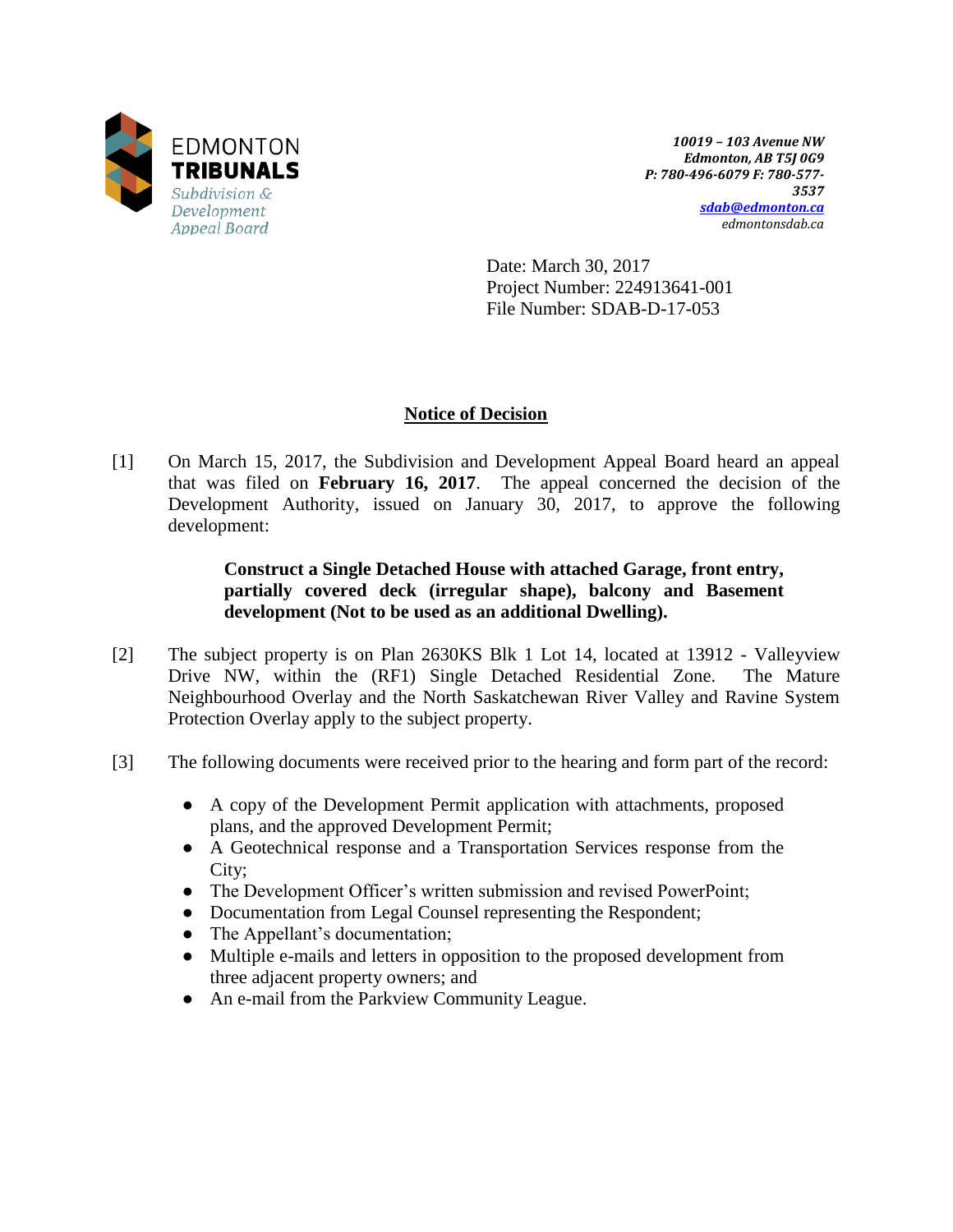### **Preliminary Matters**

- [4] At the outset of the appeal hearing, the Presiding Officer confirmed with the parties in attendance that there was no opposition to the composition of the panel.
- [5] The Presiding Officer outlined how the hearing would be conducted, including the order of appearance of parties, and no opposition was noted.
- [6] The appeal was filed on time, in accordance with section 686 of the *Municipal Government Act*, RSA 2000, c M-26.

#### **Summary of Hearing**

- *i) Position of the Appellant, Ms. P. Elder who was accompanied by Mr. Szlichcinski*
- [7] Ms. Elder and Mr. Szlichcinski read from their documentation that was submitted to the Board prior to the hearing. Together they provided the following information:
- [8] Their property abuts the west side of the subject site which backs onto the MacKenzie Ravine in close proximity to the North Saskatchewan River. The properties on this block face are comprised of large residential lots which are oriented to maximize views of the ravine, city skyline and/or river valley.
- [9] They referred to the photographs in their submission showing the orientation of the houses and the view of the skyline from their property.
- [10] In 2005/06, they were the first to redevelop along the block face, constructing a 2,582 square feet house which required a six inch variance for the garage. They do not object to redevelopments or variances, but to the cumulative scope of the variances under consideration on the subject site. The Respondent plans to construct a 5,978 square foot single family dwelling which requires five variances, several of which are significant in scale.
- [11] If permitted, the house, with a covered rear deck extension, will sit 12 feet further back than allowed. The house will sit 4.5 feet further forward than allowed with a three car garage. The house will be 66.5 inches closer to their property line and is uniformly taller than the existing house on the subject site. Each individual variance being asked for may not be beyond what might be considered generally permissible, but in combination, its shadow effect, mass and location will diminish the use and enjoyment of their property. It is not sensitive in scale or positioning of their home.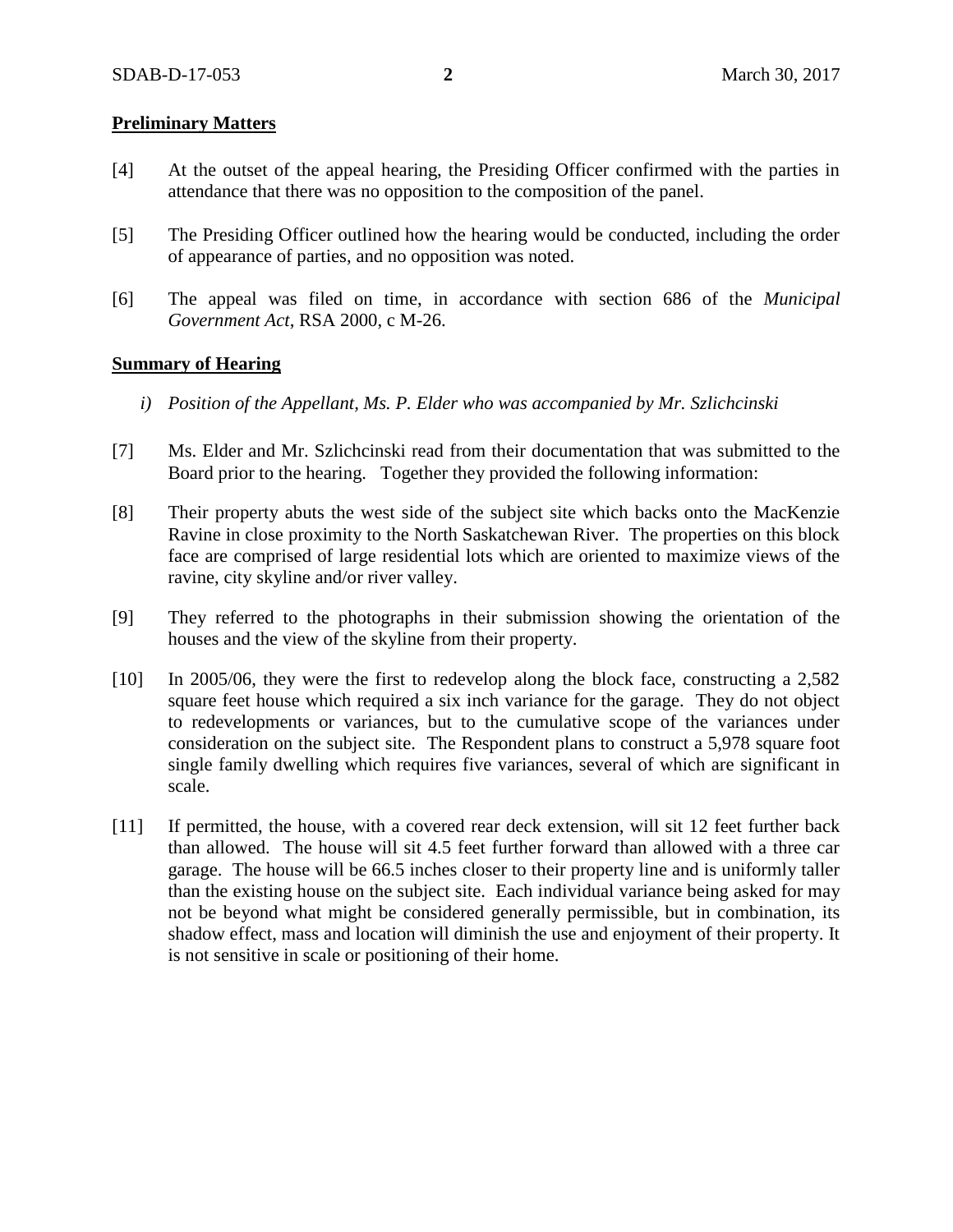- [12] The front and rear variances amount to more than 20 percent of the building pocket. They are not objecting to the covered deck projection or the eave projection as they believe they will not have an adverse impact. They understand the importance of deck space for the use and enjoyment of the home.
- [13] Objection #1: Reduced Rear Setback of 3.61 meters (11.84 feet). The request for this magnitude of variance is excessive. Because the lots are not rectangles, the portion of the proposed house with a variance of 11.84 feet actually equates to over 12 feet of wall along the east side of the structure (seen in previous photos), as the variance is the shortest distance to the rear property line. The 12 feet comprises three floors making it a substantial architectural mass.
- [14] The additional structure would block the prized northeast ravine and city view sight-lines that all houses along this blockface are oriented to and seek to maximize. The subject site's large dimensions (80 by 200 feet.) allow for design options that would lessen the impact on their property and that of the neighbours. In order to maximize the Respondents' benefit, a choice has been made to reduce the rear setback by a significant amount, thereby negatively affecting one of the most valued aspects of their property, the ravine and city view.
- [15] They provided a photograph of the view facing east from the property line they share with the subject site. If the rear variance is allowed, they will have a wall to look at that is at least as high as the highest point on the existing home, extending 96.5 feet toward the street, and with much less architectural relief than currently exists. By constraining the view and diminishing sunlight, the proposed extra 11.8 feet of rear variance will negatively affect the enjoyment of their backyard, garden and decks.
- [16] The location of the existing house on its lot should be irrelevant to this argument because the proposed house will be a new build, not a renovation. The regulatory environment today is not the same as it was in the 1950s when the current structure was permitted, and there is no grandfathering clause to guarantee any portion of the original footprint. They feel this is an argument that the Respondents want to pursue and that has to be addressed. They look at a 2-3 storey wall that is approximately 36 feet long, but that does not compare to the proposed wall that extends almost 90 feet (acknowledging that the first few feet of the proposed garage is not 2 storeys high) and built close to the maximum allowable height. The footprint of the proposed house may be similar, but the effect will be very different.
- [17] Given that the new house is approaching the maximum allowable height, coupled with bringing the structure closer to their property line, the height difference will be visually exaggerated, cutting off the current views, and increasing the shadowing effect. The rear variance will amplify that.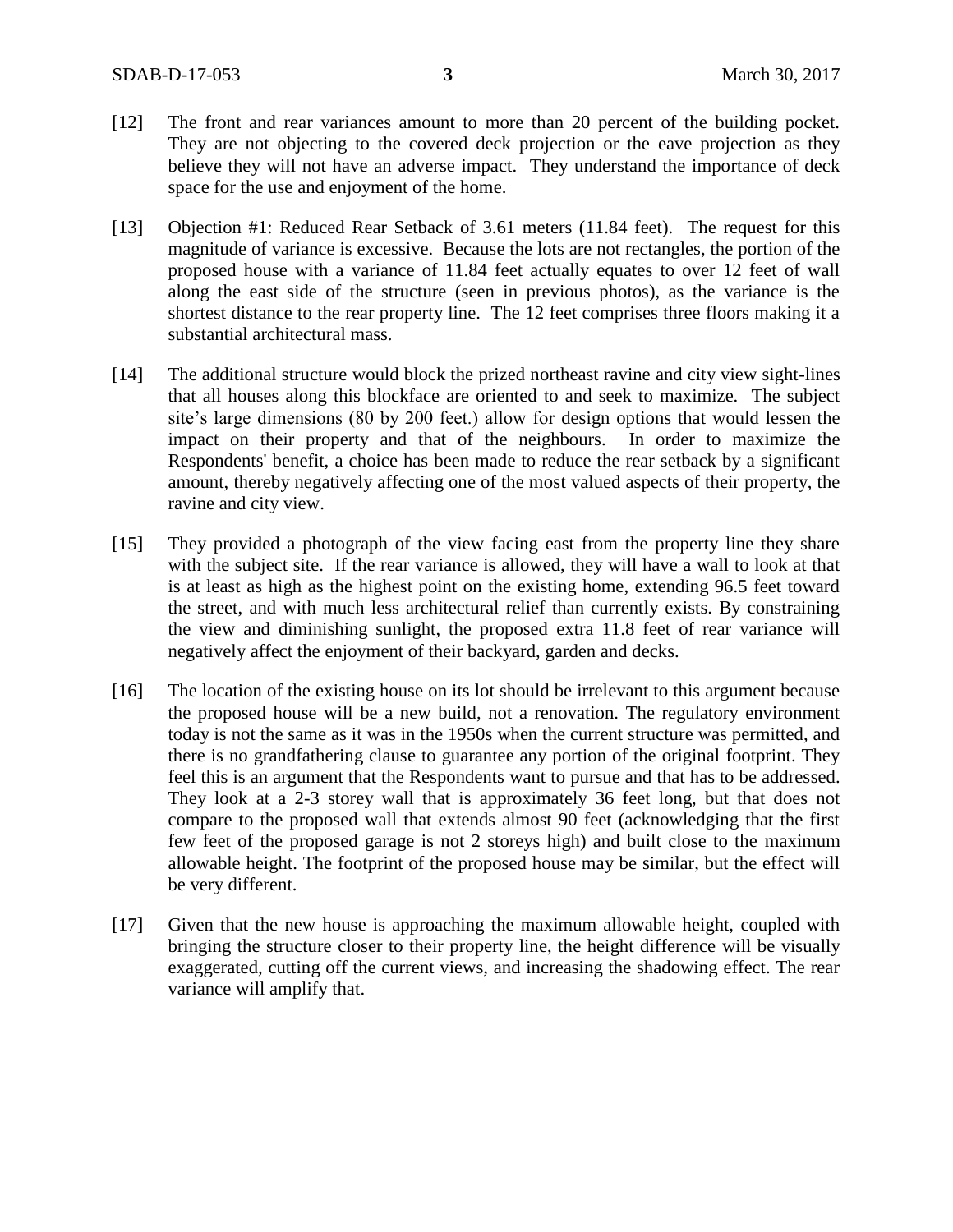- [18] They referred to photographs taken in 2004, showing the difference in height between the two yards. The height difference exacerbates the architectural mass, decreasing the feeling of openness that currently exists.
- [19] They referred to the Proposed Internal Lot Grading diagram for the subject property, and noted that the northwest corner elevation is 65.28 metres, versus the northeast corner at 66.38 metres. They explained that the soil was built up for proper drainage, and to construct a rock garden which matches the level of the concrete retaining wall belonging to the subject lot, with permission from the previous owners. The elevation of the rest of their backyard remained at 65.28 metres, more than 3 feet below the subject site.
- [20] A Google map shows the shadowing effect during a mid-summer morning when the sun is at its highest angle. During the rest of the year, when the angle of the sun is lower, the shadowing effect will be magnified. Extend the line of the shadow to represent a mostly uniform two storey structure, factor in the closer proximity to the property line, and you can see more clearly how the shadow effect is increased in scale.
- [21] This is a large change from what they have had and come to expect due to the way they situated their house in relation to their neighbour when it was constructed in 2005.
- [22] The existing residence on the subject site does not block direct sunlight to their east facing living room windows as seen in the photographs submitted. The proposed house will.
- [23] The east windows were designed specifically to provide light and celestial views adding to the daily enjoyment of their home. Part of the reason they situated their house forward was to clear the roofline of the subject property so they would have east facing views. The proposed structure will take away these established sight-lines and sunlight from the living and dining rooms, as well as the upper hallway, and be replaced by a view of the side of their house. The proposed development will also result in the removal of mature evergreen trees.
- [24] There will be plants in their yard that will no longer thrive because of the reduced light and they will be forced to re-landscape some areas. They situated their residence forward on this lot to maximize the full use and enjoyment of the back yard. They are avid gardeners who take pride in creating a beautiful landscape to enhance the views from the house and decks. The Respondents' plans do not constitute minimal interference.
- [25] They referred to a photograph taken from their kitchen. They entertain and dine outside on their deck frequently. The proposed house will block out the east views from that deck, kitchen and bedroom above, as it is 2 storeys high, since the current structure is only one story on the south side. They do not want to give up any more view than they have to, and they want to keep as much sunlight as they can. The only way to compensate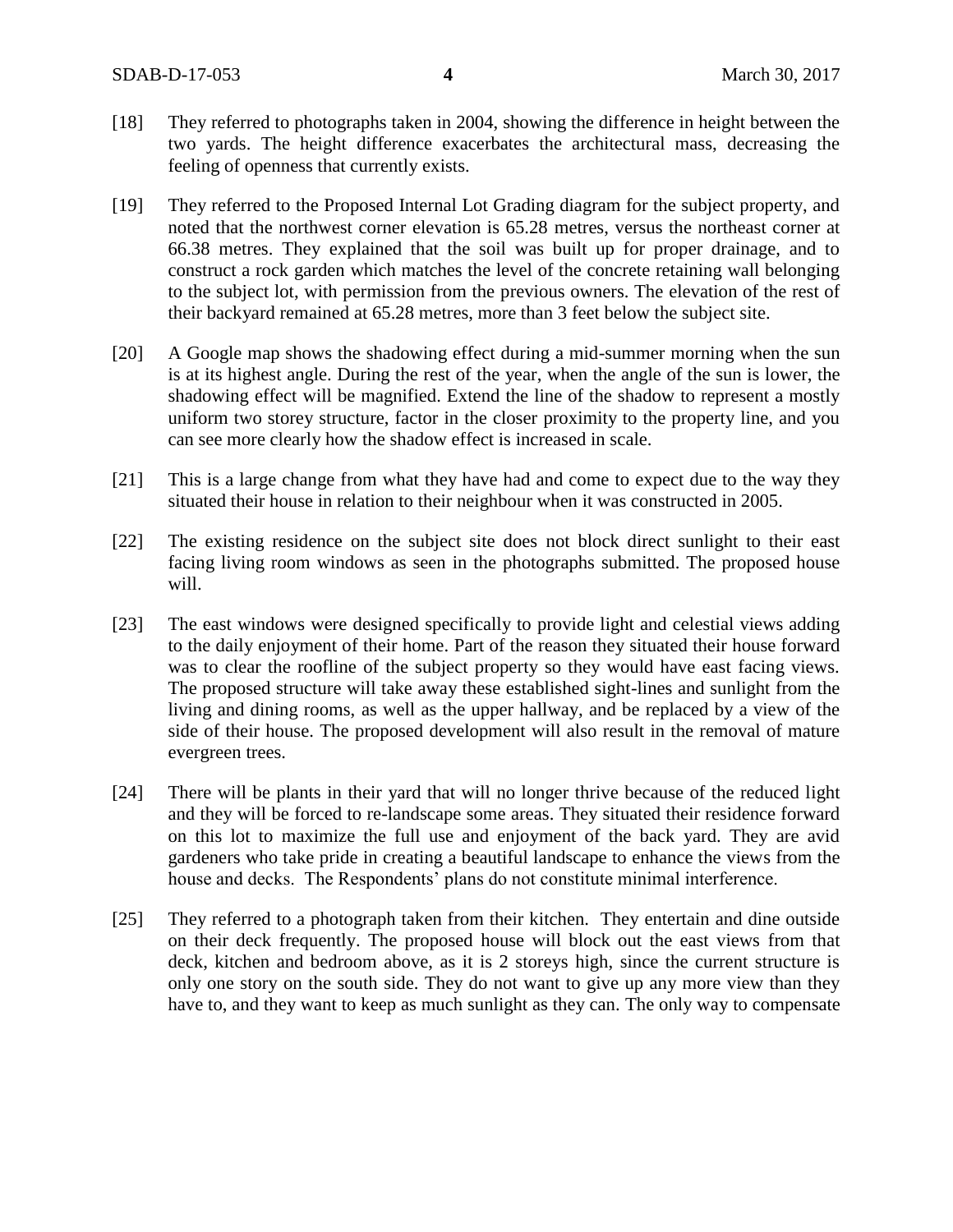for this loss is to deny the rear variance and open up the sight-lines that it would otherwise block.

- [26] Their final concern regarding the rear variance is that the northwest corner of the proposed development will sit less than 4 metres away from the top of the slope on their property. This is the most fragile area of their property; the elevation drops off quickly and has shown evidence of erosion since 2004.
- [27] Thurber Engineering Ltd. conducted a geotechnical survey and report on their property in November, 2004. They recommended a minimum development set back of 15 metres from the top of the existing slope, a total of 25 metres from the rear property line. They referred to the "Proposed Internal Lot Grading" diagram, stating that this particular area is steeply sloped, an 18.6 percent grade near the property line.
- [28] They believe that any new house to be built should have to comply with a setback of at least 7.5 metres from this area, as is stated in section 811 of the *Edmonton Zoning Bylaw*, in order to preserve the integrity of the top of the bank. Denying the rear variance will help to protect their lot stability.
- [29] The City issued a House Development and Building Permit on September 6, 2005, which clearly states the following: "The applicant/property owner shall strictly adhere to the various recommendations for management of the site and the general development guidelines contained within the geotechnical report dated November 4, 2004, which was prepared by Thurber Engineering Ltd."
- [30] The fact that the subject property has an 8 metre setback from the top of its bank should not override the analysis that was done for their property. Mr. P. Lach, the head Engineer with the City, told them that the top of their bank is not a concern to them; that it is "dispensable". They do not think it is fair that their neighbours are allowed to build 4 metres from the top of their bank, but they were prohibited from doing so?
- [31] The back of the current house is approximately 2 lengths of grey frost fence away from what most would call the top of the slope in the backyard of the subject Site, roughly 19 feet. This permanent fence follows the slope and shows the elevation very well. Erosion is evident along the fence on their side and the top of their slope is less than 4 metres away from the northwest corner of the proposed structure, which will be located at the same position of the current one.
- [32] The neighbor's engineer has placed the "existing top of the slope" approximately 3.5 metres down the ravine, according to the City Engineer's memorandum, and it has been accepted. In September 2016, Mr. E. Hammermeister, the architect for the proposed house, showed its location close to where the current red fence is, and the proposed top of the bank about 3 metres down the slope.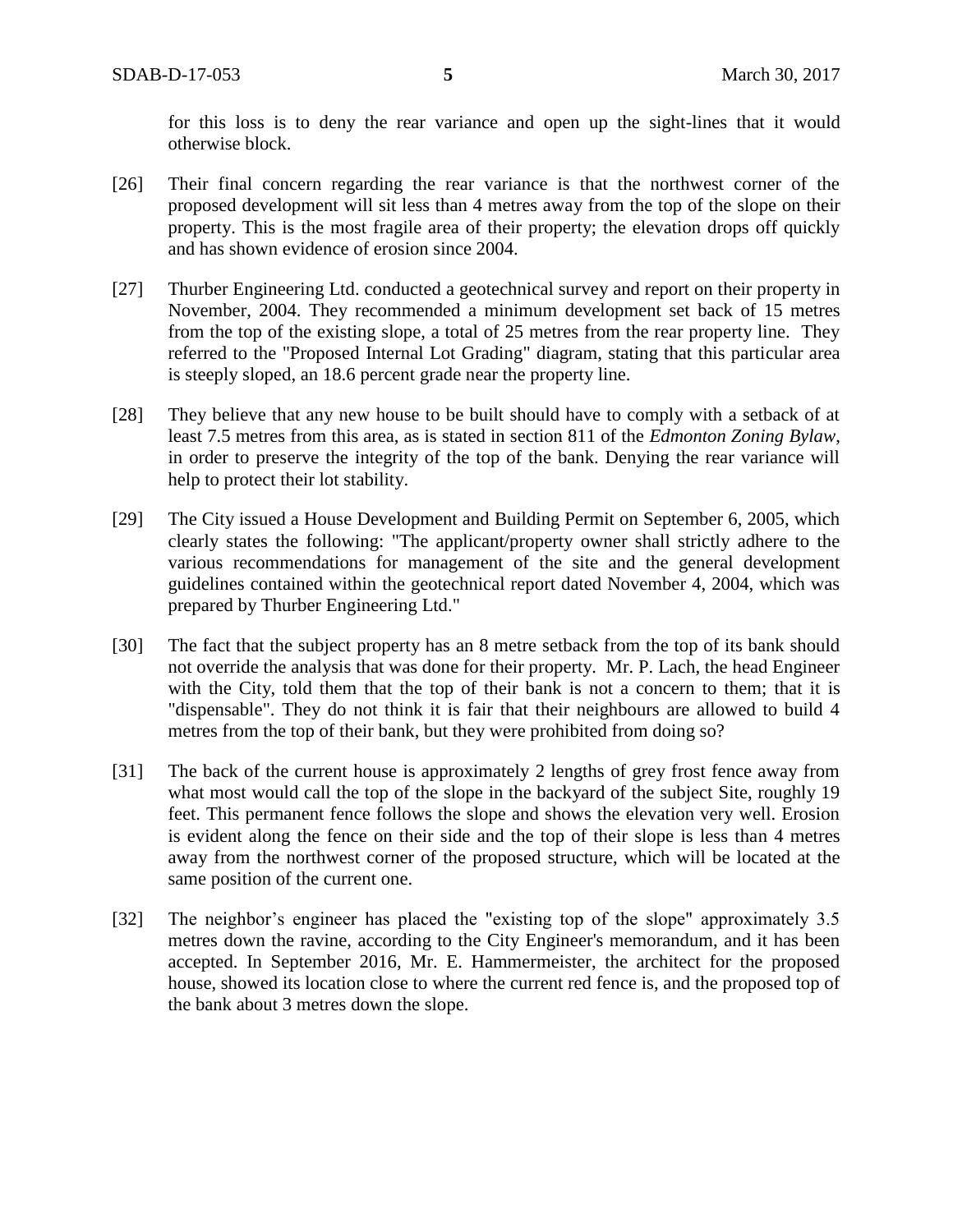- [33] They referred to a photograph taken in April 2004 showing a hedge that they maintain, which acts as a barrier to erosion. The removal of the mature trees on the subject site contributed to the deterioration of the bank, and they are concerned that excavation for the new house so close to the top of the slope will further damage the area.
- [34] This is the reason the first set of plans was rejected by the City Engineer. After it was pointed out that this was not in compliance with section 811, the next set of plans simply renamed the "proposed top of the bank" with "existing top of the bank". The net result was that the rear variance was only reduced by 0.1 metres.
- [35] Mr. Hammermeister pointed out to them that another property being redeveloped, located next door, at 13908 Valleyview Drive, was allowed to build on the original home's footprint and was granted large front and rear setback variances. The difference is, 13912 was sold AFTER the approval was given for 13908, so that should not be a factor in this hearing. In fact, the first development approval for 13908 was given in August of 2015, then rescinded, followed by a second approval in March of 2016. The block face average drawings were already done for the subject property by January 13, 2016. The first set of plans were drawn up on May 17, 2016, and according to Title Transfers pdf from the City's Assessment Office, the title for 13912 transferred on June 9, 2016. The new owners of 13912 should have done their due diligence and thoroughly investigated these matters. Mr. Andrews, the owner of the property, is a residential developer, so he cannot claim he is not aware of these issues. Further, after Mr. Andrews took possession, in August of 2016, another variance was granted to 13908, for a third storey roof-top deck/room. He did not contest the variance. Instead, he expects to transfer the consequences of his situation onto the Appellants by designing a house that minimizes the negative effects of the placement of the new house at 13908, thereby necessitating the need for variances along their property. The Appellants feel that they shouldn't have to pay the price for Mr. Andrews' mistakes.
- [36] By rescinding the decision on the rear variance, it will lessen the impact on the top of their slope, which is located less than 4 metres from the northwest corner of the house, the portion that is not in compliance.
- [37] Objection #2: Three Car Garage: the garage and second floor above would be situated approximately 6.5 feet closer to their property line than the existing structure, blocking out direct sunlight and views from the Appellant's living room and dining room. The third bay of the garage is the reason for requiring a front variance. Of the 51 houses located on Valleyview Drive, 27 have attached double garages, accounting for 53 percent of the homes. 4 have triple garages, (including 1 under construction on lot 11) and 1 has a 4 car garage, accounting for only 10 percent does not constitute "a characteristic representation... of the neighbourhood", as Mr. Hammermeister states in his cover letter dated September 22, 2016. Further, this particular design will stand out, fully exposed from the street, given that it is linear and that the lot is not perpendicular to Valleyview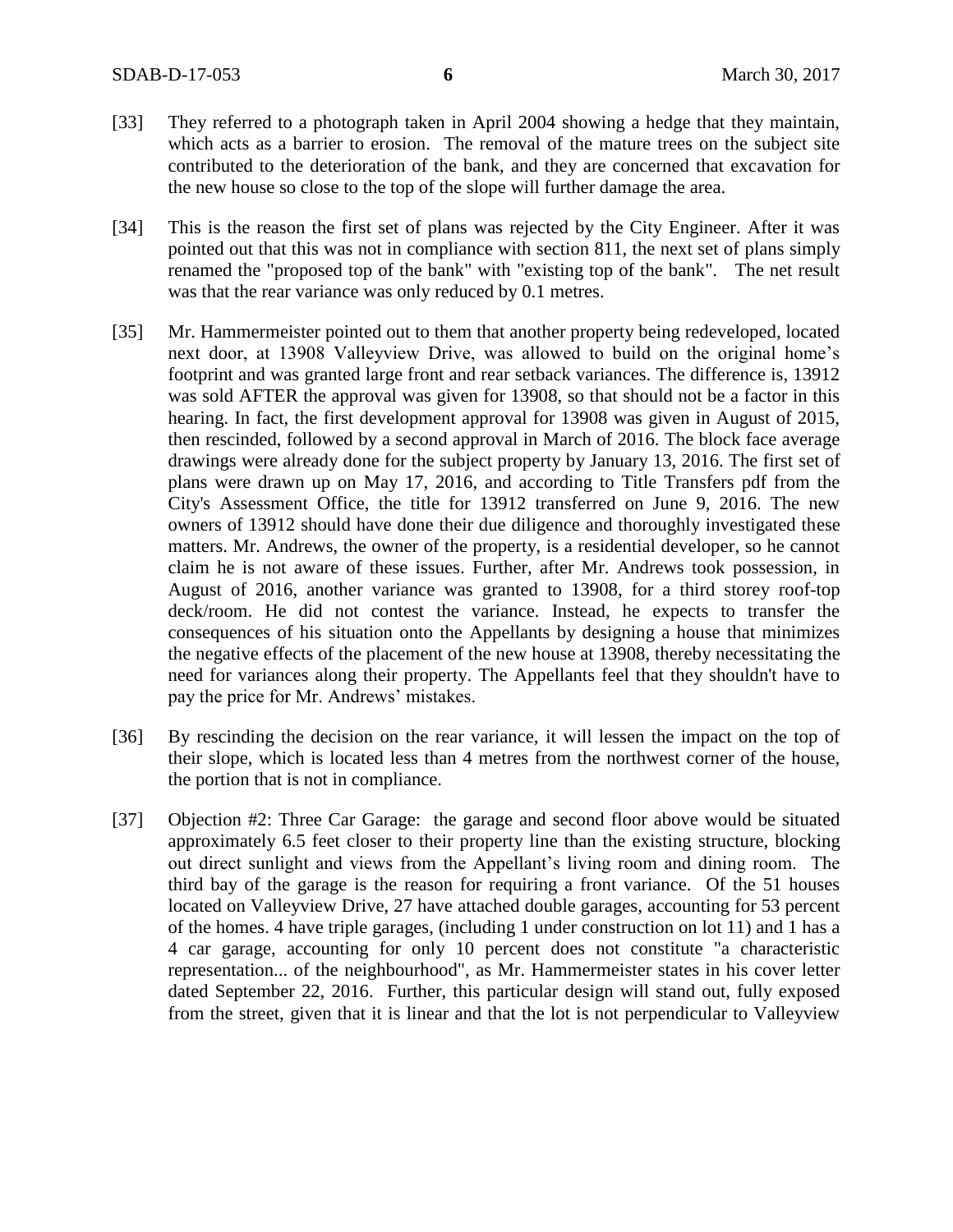Drive (they meet at about 72 degrees at the southwest corner). It would be the only nonconforming garage that protrudes from the main house that is almost entirely covered by a second storey, making it out of character in the neighbourhood and out of proportion to other garages.

- [38] As all trees and vegetation has been removed from the front of lot 15, the proposed linear 3 car garage will be seen far down the street.
- [39] Lots 12, 13 and 15 are all new developments; theirs being the oldest. All three homes complied with the 2 car garage rule. They hide their 31 foot bay with a tandem. There are other design options available for the subject lot as well if a three bay garage is important to the owners. Some new homes in the area, for example, have incorporated underground parking to lessen the impact on their street.
- [40] Lot 19 bungalow at 13788 Valleyview Drive, so the three car garage still allows open sight lines. Lot 18 - the anomalous 4 car garage, seen below, constructed to visually reduce its appearance to that of a 2 car garage.
- [41] 14028 Valleyview Drive this is the closest in design to that of the proposed garage, but this one has no structure above, so does not block sight-lines. It is not on the main drive and set well back from the west neighbour.
- [42] Lot 11- bungalow, in construction, with open sight-lines and it is also around the corner of the blockface.
- [43] The 3 car garage at 9112 Valleyview Drive is the only original home with a 3 car garage on the street. The lot is double the width of others and the house is a bungalow, with the garage below. It is not a predominant feature of the property.
- [44] Objection #3: Front Variance. The front variance of 2.855 metres (or 9.4 feet) is significant, as it allows for the development of the third bay of the garage, adding to the massive feel of the structure. Even if you subtract 1.5 metres they may be allowed in the bylaw, it still gives a variance of 1.35 metres (or 4 feet, 5 inches). Note that all the plans show only the blockface average setback line of 9.63 metres and not the abutting average setback line at 11.58 (or with the -1.5 metres, 10.08 metres), which is misleading.
- [45] Calculation of the Blockface Average: In the calculation of the Blockface average, the property to the east located at 13908 Valleyview Drive has not been included. At a meeting downtown on January 16, 2017, the Appellant asked for information regarding the procedures that need to be followed for this calculation. As stated on the drawings provided, an error may be present.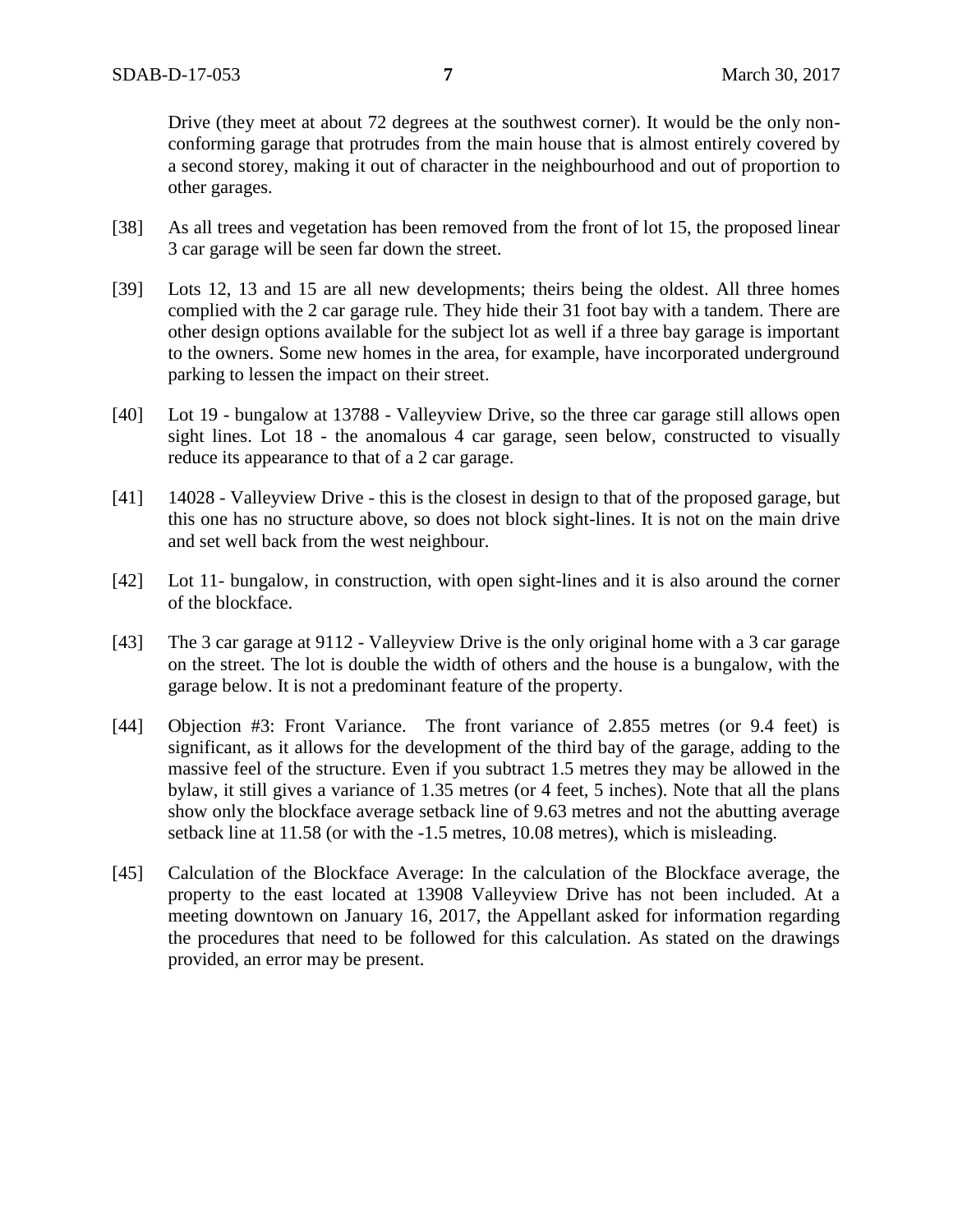- [46] Mr. Wen, the Senior Development Officer, stated that empty lots are not included in the average, even if development has been approved and they know what the front setback is supposed to be. But the average of 9.632 metres was dated June 2016, apparently after 2 revisions to the house plans. They have no access to what the average was in January 2016 when it was originally done, but assuming that no new measurements were taken since then). That lot is no longer empty. Construction started in the fall of 2016, so Mr. Wen agreed that it could be included, but because it is so far set back, it should be considered an outlier and therefore omitted.
- [47] They believe it is important to note that the block face average calculated for the property next door at 13908 in February, 2016 was 17.336 metres (or 56 feet, 7/8 inches). This number was confirmed by J. Kim with the Development Branch on January 25, 2017.
- [48] Given that these averages are so significantly different and they were calculated within months of each other, something seems very wrong here. The structures on Lots 12, 13, 14, 16 and 17 had not been altered between the timeframes of the two surveys. Are there any rules that are followed consistently? One development officer allows the use of all setback distances, another says no. Both allow the use of the existing home, but 13912 does not include its neighbour.
- [49] According to section 814.3(1) Front Setback, it currently states that... "The Front Setback shall be a minimum of 3.0 metres and shall be consistent within 1.5 metres of the Front Setback on Abutting Lots and with the general context of the blockface." It does not say here that lots with large setbacks should be excluded. What it APPEARS to say is that the abutting average is more important than the blockface average.
- [50] Further, "The existing approach of using the blockface average to determine the front setback is uncertain, costly and open to interpretation, thus lacking in consistent application of the regulation." This is the conclusion drawn and the rationale given for why changes are needed to section 814.3(1) Front Setback. This clearly supports their feeling that something is wrong with the process.
- [51] The abutting average the City is using is 11.58 metres, the average of lots 13 and 16. Lot 16 does not abut the subject property. Why consider the new house at 13908 an outlier when it was just approved, less than one year ago, under the same set of regulations? If 13908 was not considered an outlier, the block face average would change significantly, to 12.0 metres, which would be consistent with lots in the block face and the respondents' home would still be closer to the street than three of its closest neighbours (lots 12, 13  $\&$ 15). Requiring the setback to be a minimum of 12.0 metres from the front property line would also ensure that some direct sunlight be returned to our living and dining rooms.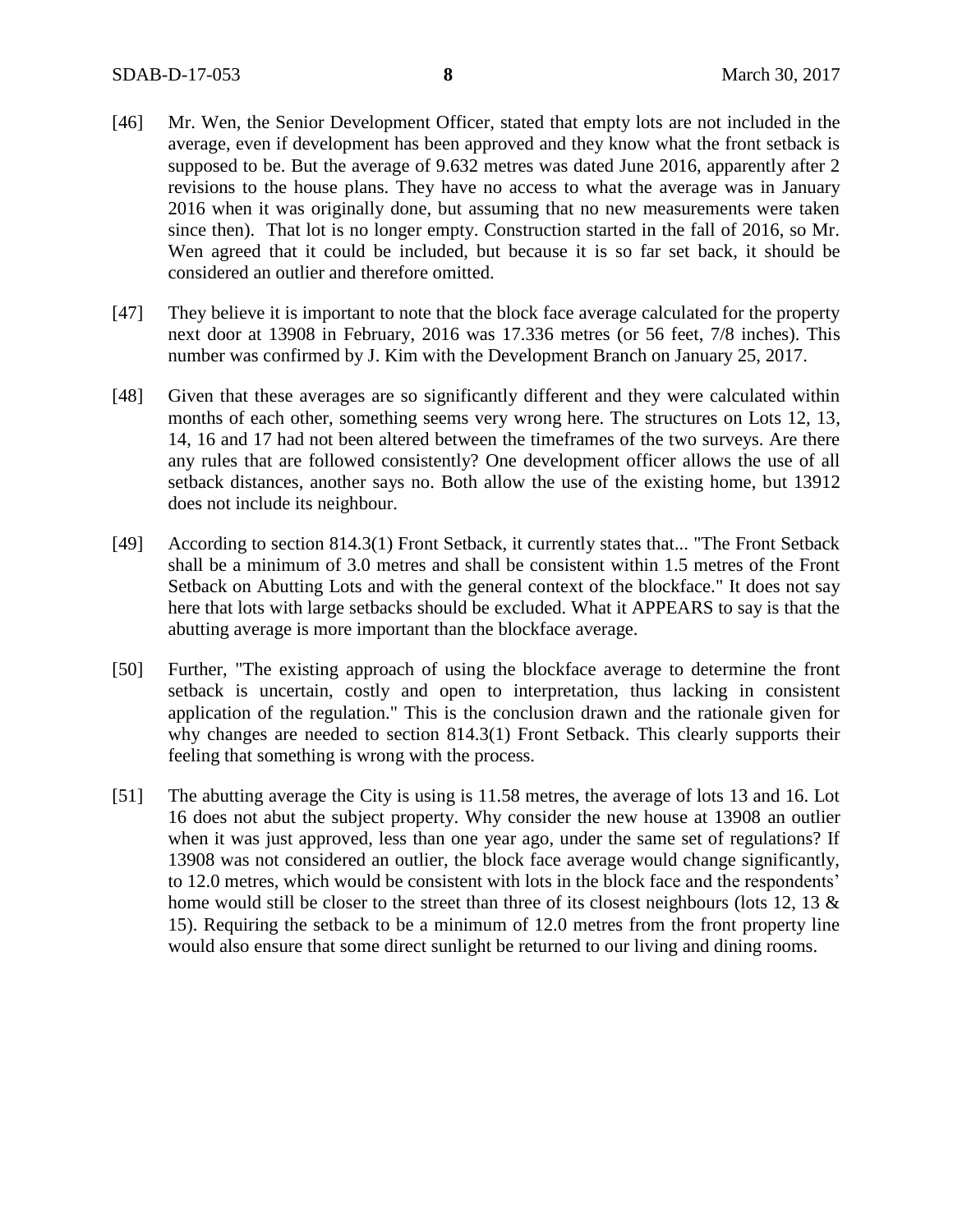- [52] The Respondents consider the placement of the house at 13908 to be very significant in their argument for granting the rear set back, but they want to ignore it completely in relation to the front setback. If the front setback of 13908 is an outlier, then the rear setback should be as well, and this property should have no bearing on any decision made today. When this property was mentioned during our meeting with City representatives on January 16th, Mr. Wen stated that he could not talk about it. There were too many abnormalities in the development, and full disclosure regarding its approval was not forthcoming.
- [53] They referred to another view of Lots 13, 14, and 15 which shows how the new house will block the side view of their home and the impact it creates for them and its exposure on the streetscape.
- [54] The request to deny the rear variance, the front variance, and the three car garage does not substantially interfere with the overall design of the home. Based on the plans provided, the areas of the house that are within the variances are not critical to its overall functionality. The denial of the rear variance would involve changes to a closet, a fitness centre and one of three dining areas. The denial of the front variance/garage might require a small change to the size of the 2 bedroom, 2 bathroom separate guest suite. Making those changes would alleviate many of the concerns they have raised.
- [55] They understood that the Mature Neighbourhood Overlay was implemented, in part, to maintain consistency of what is allowable in order to lessen conflict over such redevelopments. They invested a great deal of time and money in the building of their home and took the Mature Neighbourhood Overlay seriously when doing so. They are adamant that there is no justification in granting three substantial variances, the cumulative effect of which is not only a detriment to the use and enjoyment of their property, but subverts the spirit and rule of the *Edmonton Zoning Bylaw*.
- [56] In response to questions by the Board, they stated that they did not speak to the property owners but only the Mr. Hammermeister who showed them the plans and discussed potential changes to ease their concerns.
- [57] They suggested that if the rear variance was made to comply with the *Edmonton Zoning Bylaw*, they would withdraw their appeal. Mr. Hammermeister spoke to the property owners who were not open to compromising on this point.
- [58] They confirmed that Mr. Hammermeister stated that the top of bank is in the ravine even if their top of bank is not. They agreed that their house is farther away from the top of bank.The property lines go into the ravine so that developable portion is smaller.
- [59] The northeast corner of the proposed development will be in the same location.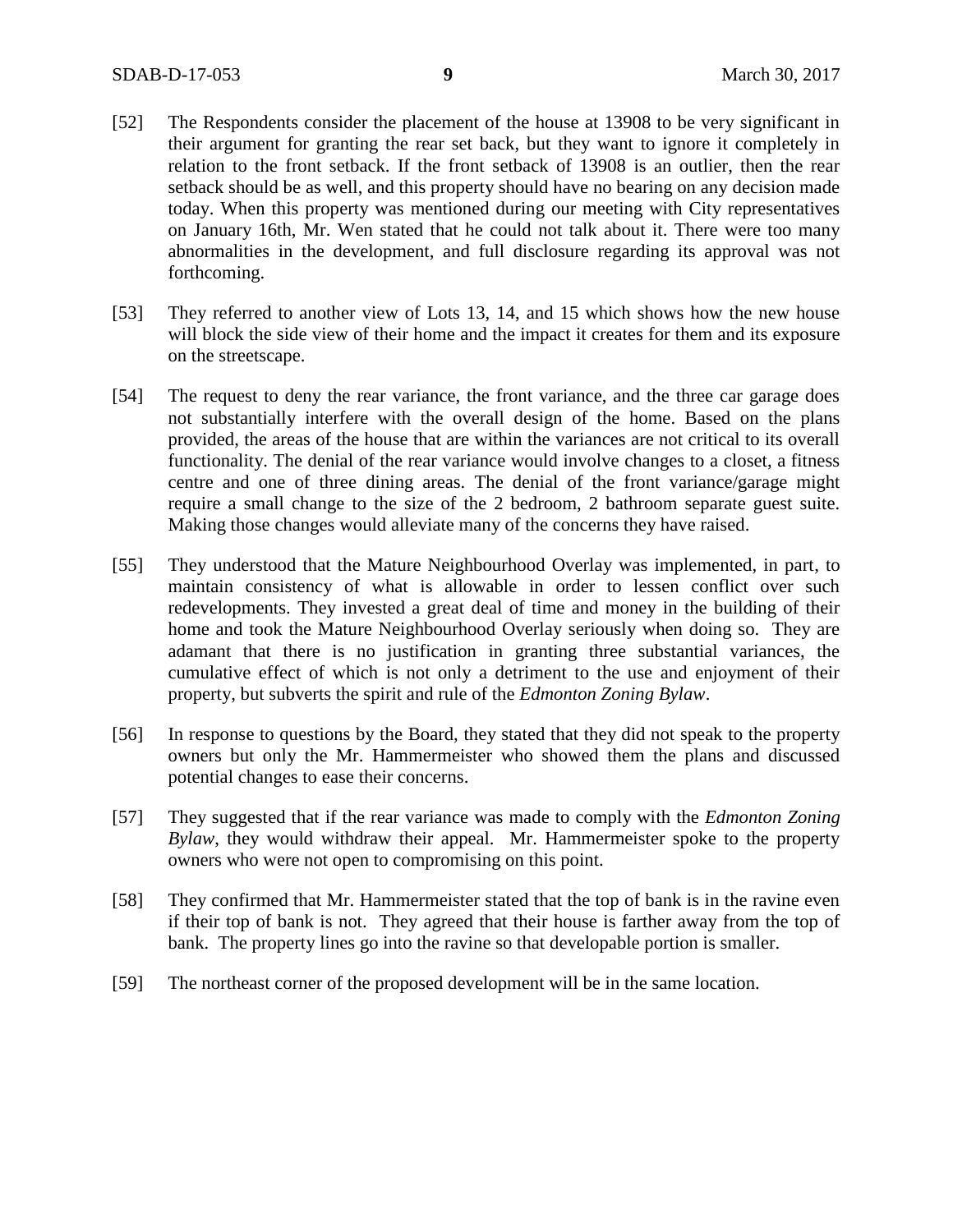- [60] They spoke to the neighbours in opposition to the proposed development and corresponded by e-mail regarding their concerns.
- [61] The main concern of the property owner across the street is the front setback and the three car garage.
- [62] They confirmed that their property has a top of bank restrictive covenant and so does the subject site.
- [63] They were the first property to redevelop in the area that had a slope analysis done.
- [64] They do not object to the covered deck as it does not affect them.

### *ii) Position of the Development Officer, Mr. B. Langille*

- [65] Mr. Langille referred to his revised submission and indicated that he had a lot of discussion with various stakeholders since the permit application, which has led to multiple revisions in the plans. He felt the latest plans were approvable.
- [66] He provided a grade elevation example that was submitted by the applicant to demonstrate how grade can shift drastically along a block abutting a ravine. He clarified that the top of bank line in the example was not the actual top of bank.
- [67] He sent the latest plans to Drainage Services, Transportation Services, and Geotechnical Engineering for review, and they all approved the application.
- [68] With respect to community consultation, in his view, the applicant fulfilled the Mature Neighbourhood Overlay requirements.
- [69] He referenced a rear setback illustration to show that there was no change in the sightlines between the existing house on the subject Site to the proposed house.
- [70] In his opinion, if the applicant built a Class 'A' Development with no variances, there would be very little difference in impact from the development that is being proposed.
- [71] With regard to the front setback variance, he reviewed the block face with his supervisor and they determined to exclude Lot 15 to the east because it was built so far into the rear yard, that it skewed the front setback average of the abutting lots. They felt the average front setback of the two abutting lots was an extreme burden so they used the Appellants' lot to the west to determine the front setback requirement.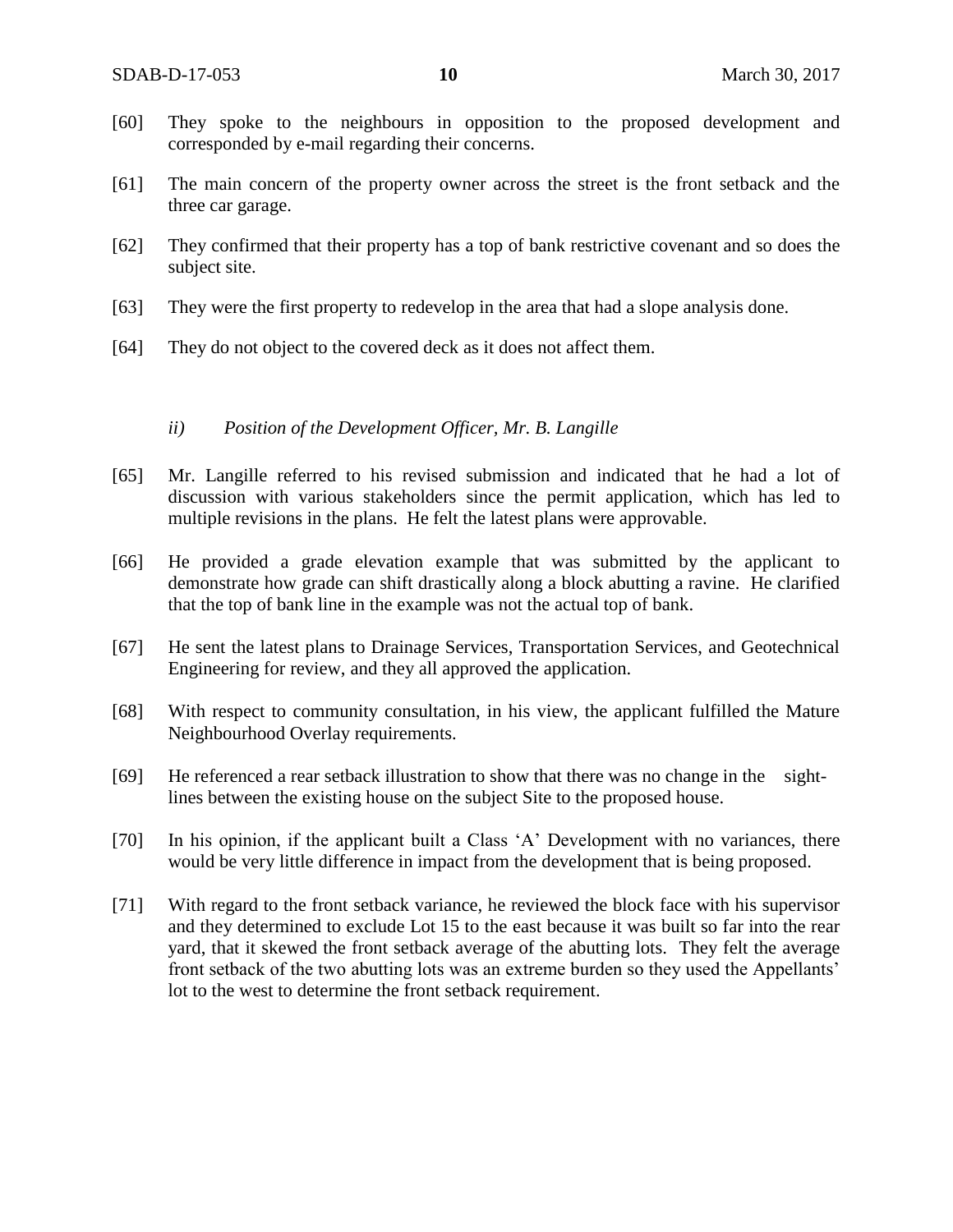- [72] He showed a red highlighted portion of the subject site plan to demonstrate the portion of the front attached garage that exceeds the minimum front setback requirement. He determined that the property line of the proposed new home would comply with the front setback requirement.
- [73] With regard to the three car garage variance, he provided an aerial photograph that showed other three car garages on the block face and indicated that there are three, four and five car garages in the neighbourhood with multiple driveways and layouts. In his opinion, the side angle access of the proposed driveway will reduce hardsurfacing in the front yard.
- [74] With respect to questions from the Board, he provided the following:
- [75] The proposed house is two storeys. The portion with a walkout basement in the rear yard might be perceived as being three storeys tall, but it is still considered a two storey structure.
- [76] He used the abutting lot elevations to determine the height of the proposed house and it is under the maximum allowed.
- [77] With regard to the wall on the (west) side elevation of the proposed House, based on the original community consultation, there was concern with the lack of articulation and massing. The applicant revised the drawings to provide architectural treatment to the façade to break the massing effect.
- [78] The proposed house has approximately a total site coverage of 30 percent, which is under the maximum allowed.
- [79] The proposed House complies with the recommendations of the geotechnical report. If Mr. Lach, the Geotechnical Engineer is satisfied with the proposed plans and the applicant is complying with the Geotechnical Study's recommendations, then he is satisfied.
- [80] With respect to the Appellants' concerns about the rear 12-foot building extension cutting into their view, he indicated that the *Edmonton Zoning Bylaw* does not regulate or protect views necessarily and felt that it would not negatively impact the Appellants.
- [81] With respect to granting the three car garage, he looked at the context of the lots on the block face and determined that one additional car space would not have a negative impact. He indicated that he has the authority to waive regulations in the Mature Neighbourhood Overlay. The other garages highlighted previously in his submission were all granted variances.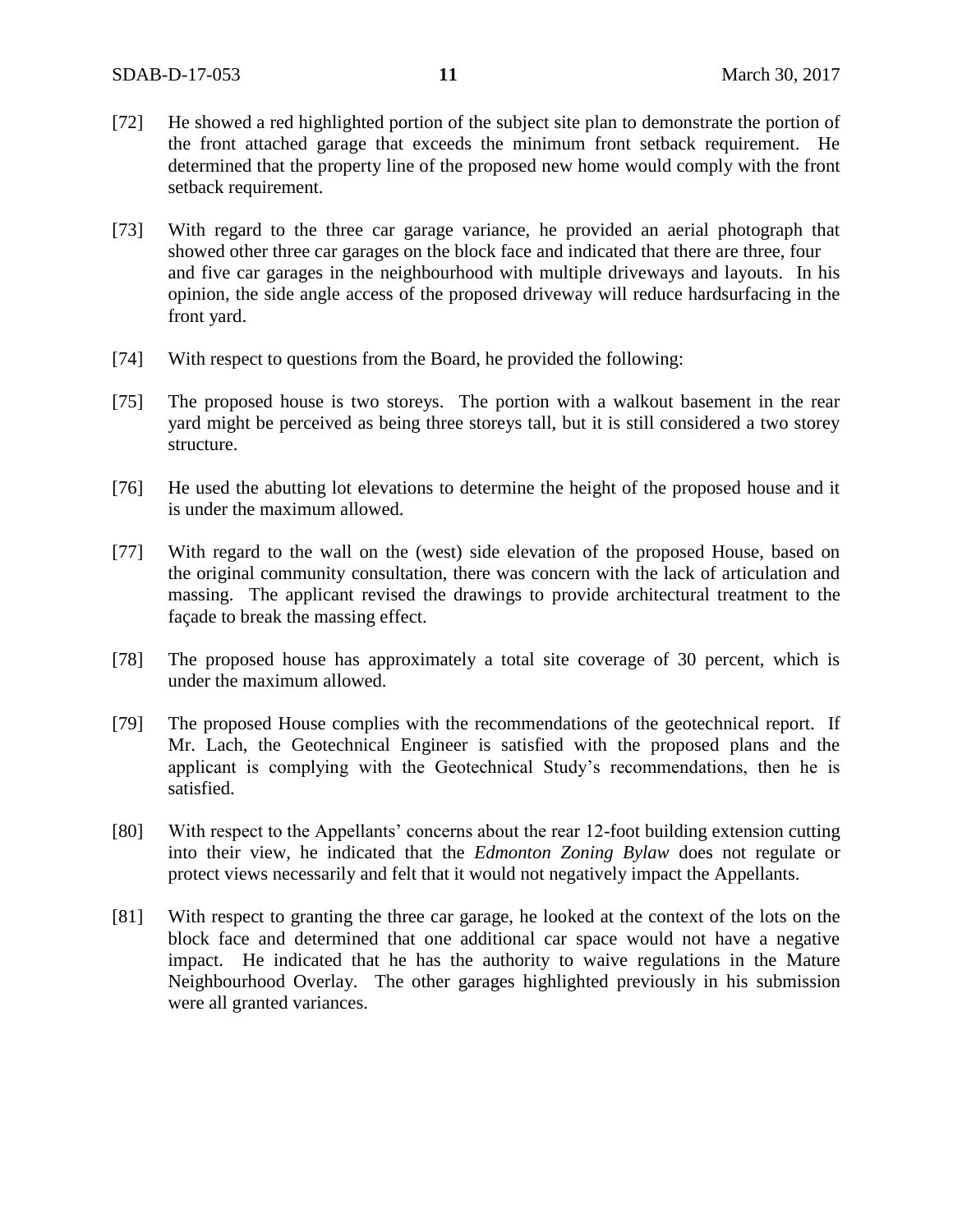- [82] He agreed that section 814.3(1) contemplates restricting the front setback having regard to both the front setback of abutting Lot, and to "the general context of the block face." His normal practice, when determining whether the proposed front setback is "consistent within 1.5 metres of the front setback on abutting lots" is to measure the proposed front setback as against the average of the front setbacks on the abutting lots. In this case, the Development Officer excluded Lot 15 from his calculation, and calculated the variance using only the front setback on Lot 13. He agreed that the size of the variance granted would have be much larger if Lot 15 was not excluded from this calculation.
- [83] With respect to the Appellants' submission on page 15 that showed two different sets of block face numbers (March 2016 and February 2017); he indicated that the numbers are provided by the surveyor. The Applicant for the subject appeal used a surveyor and he could not explain where the Appellants received their numbers, nor why there might be such a large discrepancy between the two sets of measurements.
- [84] He agreed that if the three car garage was reduced to a two car garage there likely would not be a front setback variance. He reiterated that the placement of the garage facing east toward the side yard makes it less noticeable compared to if it faced the front yard.
- [85] He confirmed that the conditions issued by Mr. Lach in the Geotechnical memorandum were based on the most up-to-date renderings and numbers from the surveyor.
- [86] He reiterated that there was a lot of community consultation and the Applicant went out and discussed the proposed development with neighbours. He indicated that Legal Counsel for the applicant has outlined the results in her submission.
- [87] He agreed that if the average Front Setbacks of the Abutting lots was used for the minimum requirement, it would be impossible to comply because of the extreme difference in the Setbacks.
- [88] He confirmed that if you travel east on the block face, the Front Setbacks gradually become smaller.
- [89] He confirmed that the southwest corner of the subject Garage complies with the general block face average.
- [90] Upon questioning by the Board with respect to the setback of the second storey over the garage, he confirmed that it is seven feet and six inches back from the front edge of the attached garage below, and further confirmed that that the corner of the second storey is fully compliant with the Front Yard Setback.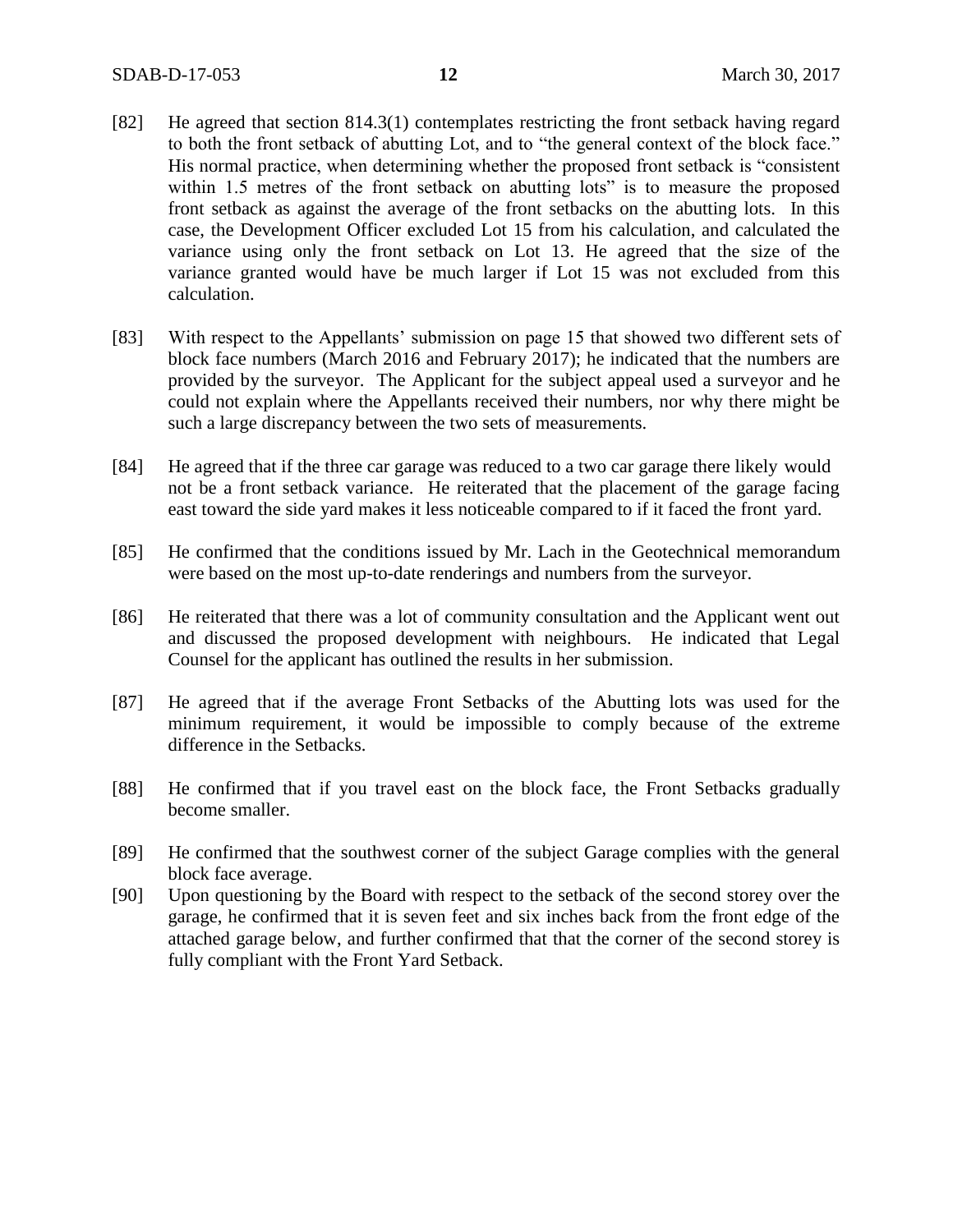[91] He indicated that the Edmonton Zoning Bylaw does not really address articulation in the elevations to mitigate massing, but he feels that the applicant has done a lot in revisions to mitigate the massing with architectural features.

## *iii) Position of the Respondent, Ms. J. Agrios, Legal Counsel for Graphtec Design*

- [92] Ms. Agrios referred to her submission (Tabs 1 to 16) and indicated that she has lived in this neighbourhood for almost her entire life and has been down Valleyview Drive thousands of times. She has witnessed the changes to the neighbourhood for approximately 25 years.
- [93] Most houses in the neighbourhood were originally built in the 1960s and some the 1950s, but most have been renovated, torn down or rebuilt.
- [94] Under Tab 3, the stretch of Valleyview Drive affected by this appeal has 8 houses that back onto the ravine. The north side houses that back the ravine are much larger and are on much larger lots compared to the south side houses that do not back onto the ravine. The north side houses have front attached garages as there is no lane and the south side houses have rear garages as there is a lane.
- [95] She referred to photographs in Tab 3 to show a mix of housing styles that include older traditional, some two storeys, and some bungalows that are around 1200 square feet. The newer houses tend to be larger and very modern.
- [96] She referred to photographs to show other three car garages and a four car garage and show the construction to the east of the subject site and demonstrate how the Front setback is atypical for the block face. Ms. Agrios indicated that the Appellants supported the application for a development permit to construct a house on Lot 15, despite the fact it required several variances.
- [97] There proposed development does not require variances to the RF1 Zone, height, site coverage, and the side setback requirements.
- [98] She characterized the Appellants' main concerns as being the change from the existing house, which was one storey in the front and two storeys in the rear, to the proposed development, which will be two storeys in the front. She understands there will be some impact, however a two storey house is allowed.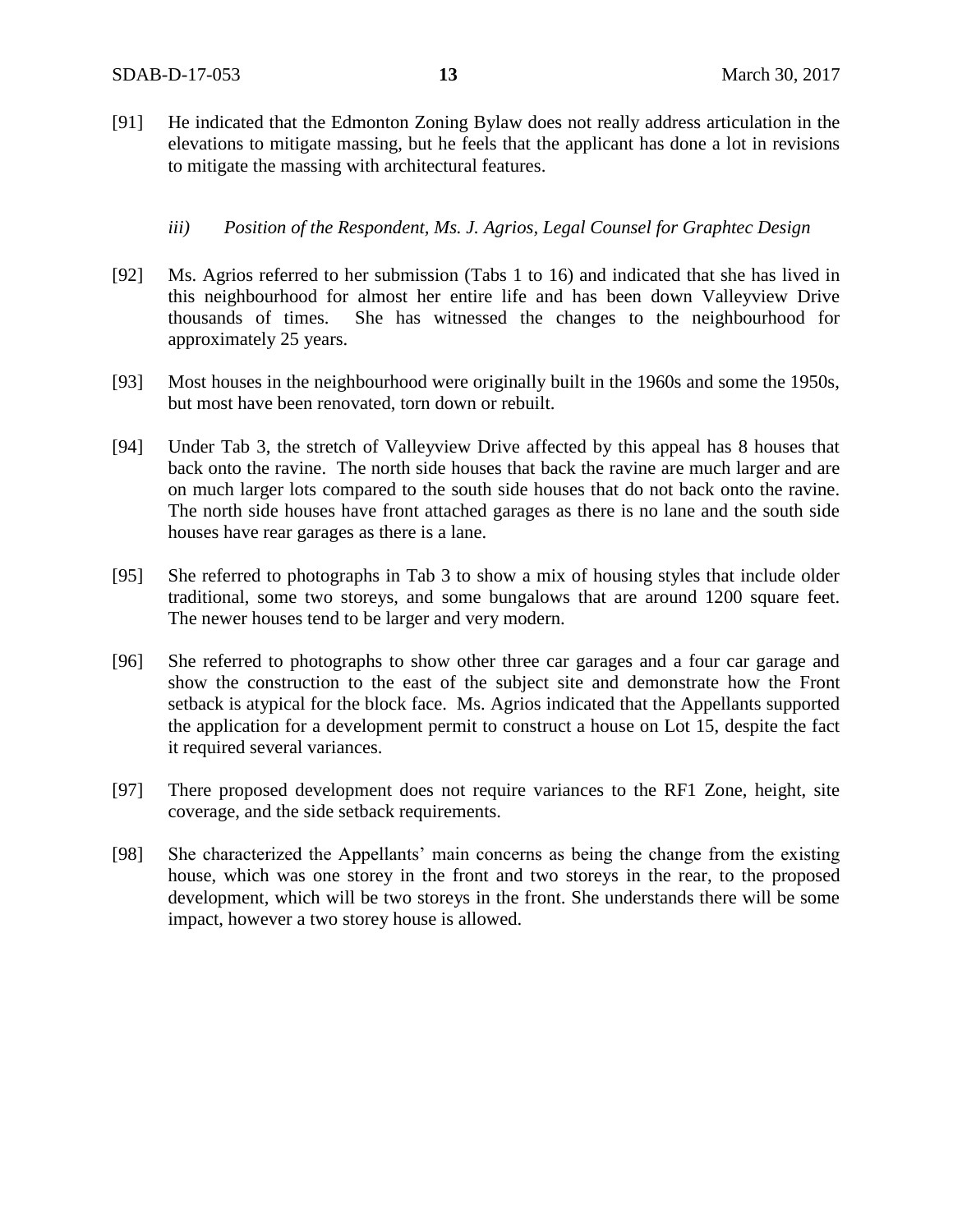- [99] Under Tab 7, page 1, the shaded area shows the existing house, the dashed lines show the rear setback requirement and the front setback block face average. Because of the angle of the proposed house, the front setback of the southwest corner of the site abutting the Appellants' property complies with the minimum requirement.
- [100] There is a rear setback variance in the northwest corner of the proposed house, but it follows the footprint of the existing House.
- [101] The (west) side setback is roughly  $5\frac{1}{2}$  feet more than what is required and the House could be much closer to the Appellants' property.
- [102] The front setback block face average of 9.26 metres was determined by the surveyor without Lot 15 because of the atypical front setback of that house. The 8.73 metre proposal is pretty consistent with the block and it only needs a variance because of the 1.5 metre abutting lot requirement.
- [103] With the extreme front setback variations between the abutting lots, there will be a variance no matter what. If you were to average both lots, the proposed front setback would have to be pushed back by 20 percent and then to comply with the rear setback would allow a very small pocket of building. In her opinion, probably nothing could be built on the subject site.
- [104] At the Appellants' request, the garage was oriented and set up to align with the Appellants' house. If the southeast portion of the garage were to comply with the front setback block face average, it would not change a thing. She reiterated that the Appellants' issue is not the front setback but the two storey nature of the house, which is allowed.
- [105] The newer homes being built almost all have three car garages with one four car garage. The Appellants have a three car garage, although one space in tandem.
- [106] There is no impact of a three car garage on the Appellants and it is consistent with the development on this stretch of Valleyview Drive.
- [107] The rear setback variance is due to the siting of the house to the east of the subject site being built. The subject house will be on the existing footprint of the existing house.
- [108] Almost every house protrudes into the 40 percent rear setback requirement. The lots along this stretch are very deep compared to typical RF1 Zone lots, which is why almost all of the houses protrude so deeply into the rear setback. The absence of a rear lane requires these houses to have a front attached garage, which pushes the houses further into the rear.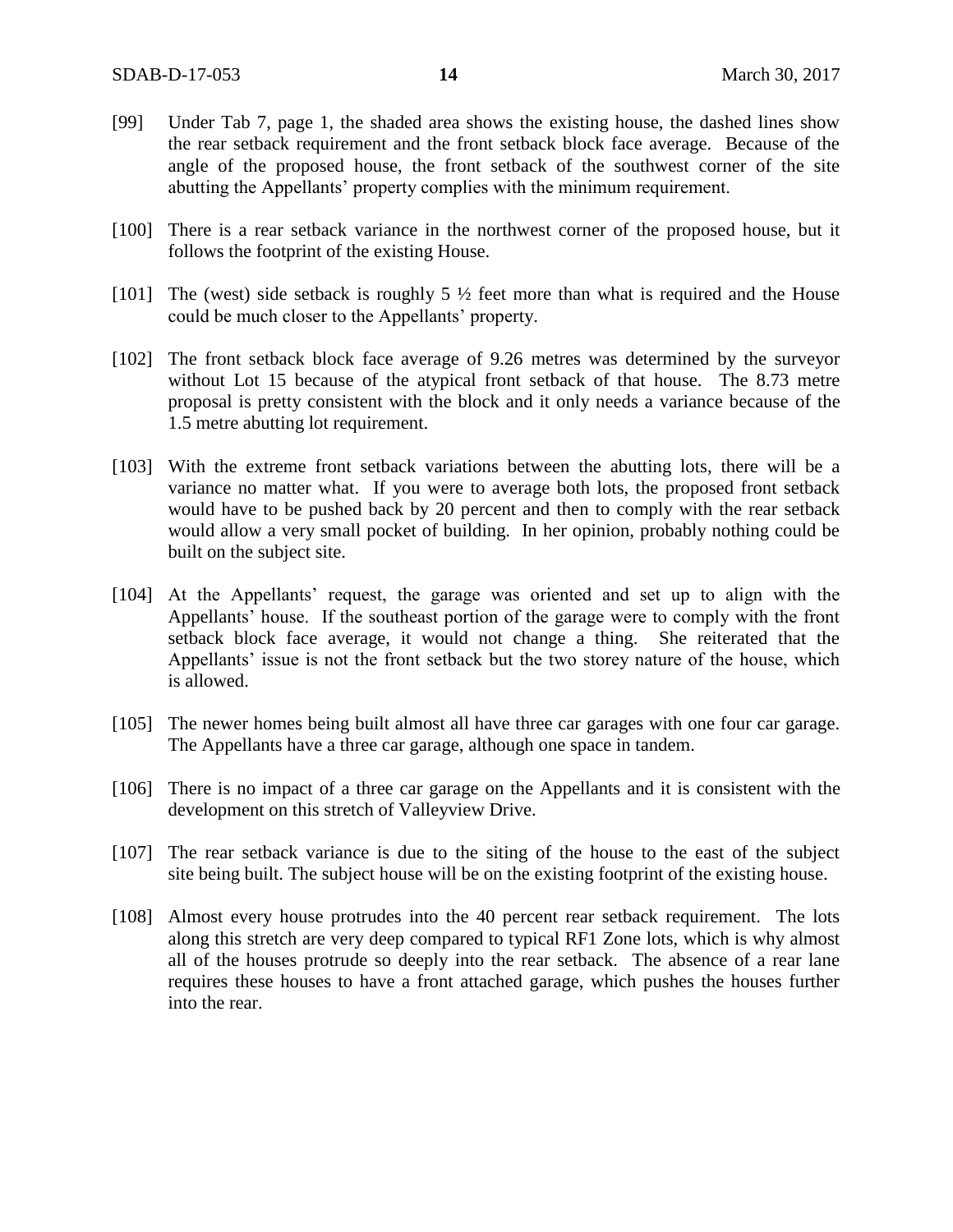- [109] The rear two storey addition of the existing house was built in the last 20 years and Ms. Agrios is certain it happened in 1997. This addition was approved when the Mature Neighbourhood Overlay was in effect.
- [110] These are north facing lots with huge trees, typically with not a lot of sun. She referred to their Sunshadow Study; the only impact on the Appellants is in the morning in the east in the spring and the fall. By noon, afternoon, and the evening there is no impact and in the summer there will be no impact as the sun is up at 5am.
- [111] If they complied with the rear setback requirement, there would be almost no difference in sunlight with what is being proposed. If the house was moved further to the (west) property line, the sunshadow could potentially have a more pronounced impact on the Appellants' yard.
- [112] Tab 13 was referenced. The Geotechnical Study conducted by Shelby Engineering (Shelby) was signed off by the City. The Shelby Study also reviewed the Appellants' Geotechnical Study conducted by Thurber Engineering (Thurber).
- [113] The Shelby Study was given to the Appellants and the City and there was a lot of communication and an in-person meeting to discuss concerns before the City signed off on it. The City is liable when it comes to top of bank and they would never sign off on the Geotechnical Study if it was not properly reviewed.
- [114] Ms. Agrios clarified that the Parkview Community League letter had not taken a position on this proposed development.
- [115] Under Tab 14, the community consultation summary was reviewed to show the feedback from adjacent property owners conducted by Mr. Hammermeister.
- [116] Mr. Hammermeister indicated that he revised the plans based on consultation with neighbours. He applied for the development permit in June and has had discussions and made revisions since then. The three car garage was never a concern.
- [117] The west side wall was a concern so they revised the renderings with new façade material and articulation, increased the side setback, and they also proposed landscaping and new fencing to mitigate the concerns.
- [118] In his opinion, the community consultation process has been done well.
- [119] With respect to the concerns of the Appellants in their written submission, he referred to Tab 16 to show that the responses in red font have been summarized by Ms. Agrios.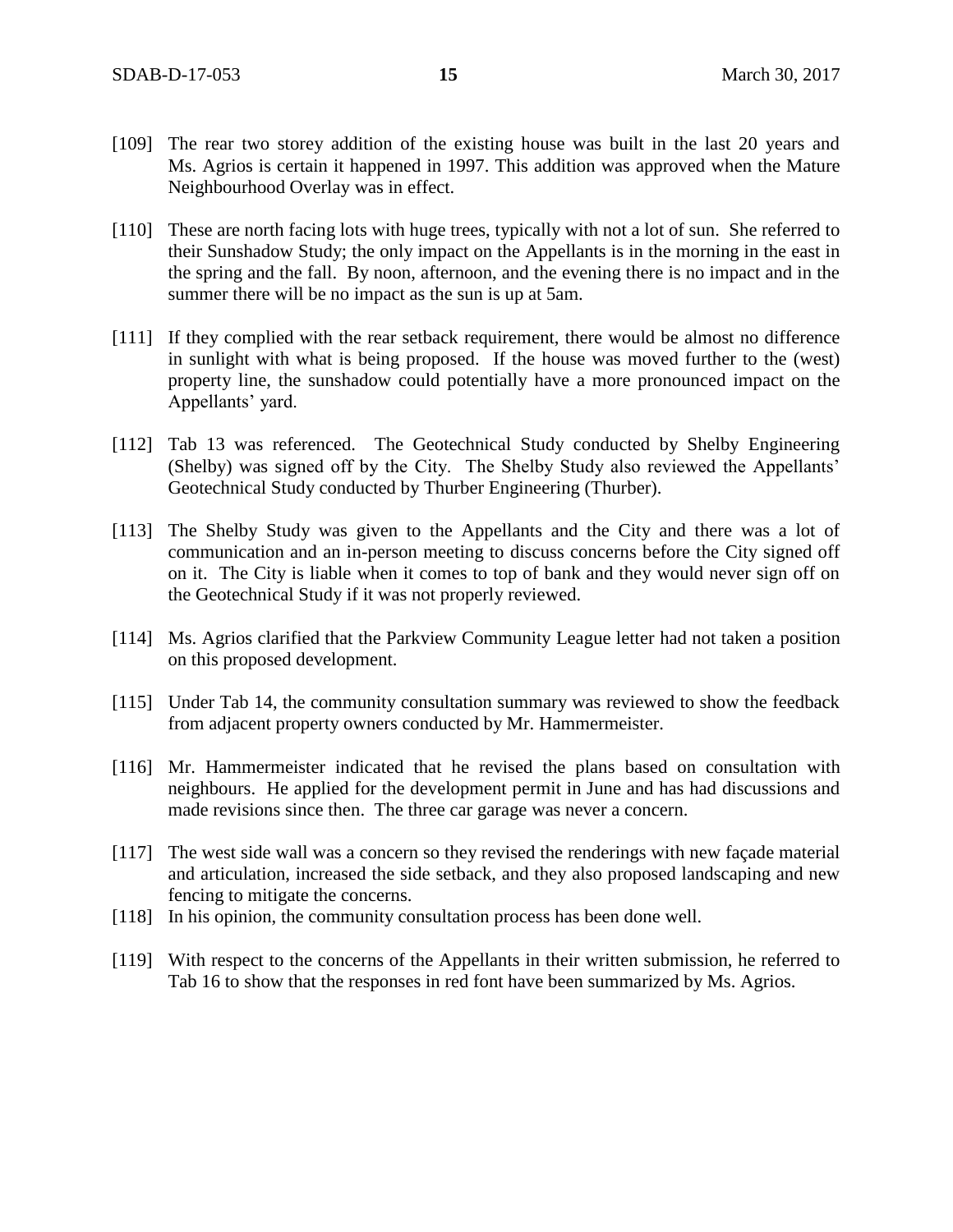- [120] With respect to questions from the Board, Ms. Agrios and Mr. Hammermeister provided the following:
- [121] Mr. Hammermeister stated if the rear 12 feet was cut from the proposal; it would mean a full design change after months of consulting. They redesigned the (west) elevation for a staggered approach to mitigate the side wall. They realize not everyone will be satisfied, but felt everyone compromised reasonably.
- [122] Mr. Hammermeister was asked about the fairness of excluding Lot 15's front setback, for the purposes of assessing the proposed front setback on Lot 14, but then using Lot 15's rear setback to justify the proposed rear setback on Lot 14. Mr. Hammermeister's responded that he had designed the garage on Lot 14 - the portion of the building which will extend the furthest towards the front lot line - to line up with the front of the house on Lot 13. He was of the view that this placement minimized the impact on the Appellants' property. He had designed the house on Lot 14 to maintain the existing rear setback, which will sit midway between the rear setbacks of the abutting lots.
- [123] Ms. Agrios reiterated that they compromised their proposal by shortening the wall to have it align with the existing structure on the Appellants' lot. The footprint of the house on Lot 14 existed before the Appellants' built their house. The Appellants wanted to maximize their rear yard and they could have built further into the rear yard if they wanted to.

#### *iv) Rebuttal of the Appellant*

- [124] Ms. P. Elder referred back to her Addendum that was submitted prior to the hearing.
- [125] She disagrees with the Development Officer stating that there is a five car garage along Valleyview Drive. She traveled the entire street and did not see a five car garage.
- [126] There was no variance for their Garage and the tandem stall was allowed.
- [127] She referred to the Development Officer's aerial map displaying other three car garages and indicated that the house to the east of the subject site has a two car garage. There are five new houses in the area that have two car garages and the older houses have two car garages.
- [128] The subject site was sold in 1985 and it did not take long for the new owners to put the second storey addition on. However, they built up and did not extend the house. She disagrees with Ms. Agrios that it was in 1997 and in her opinion, was definitely built earlier.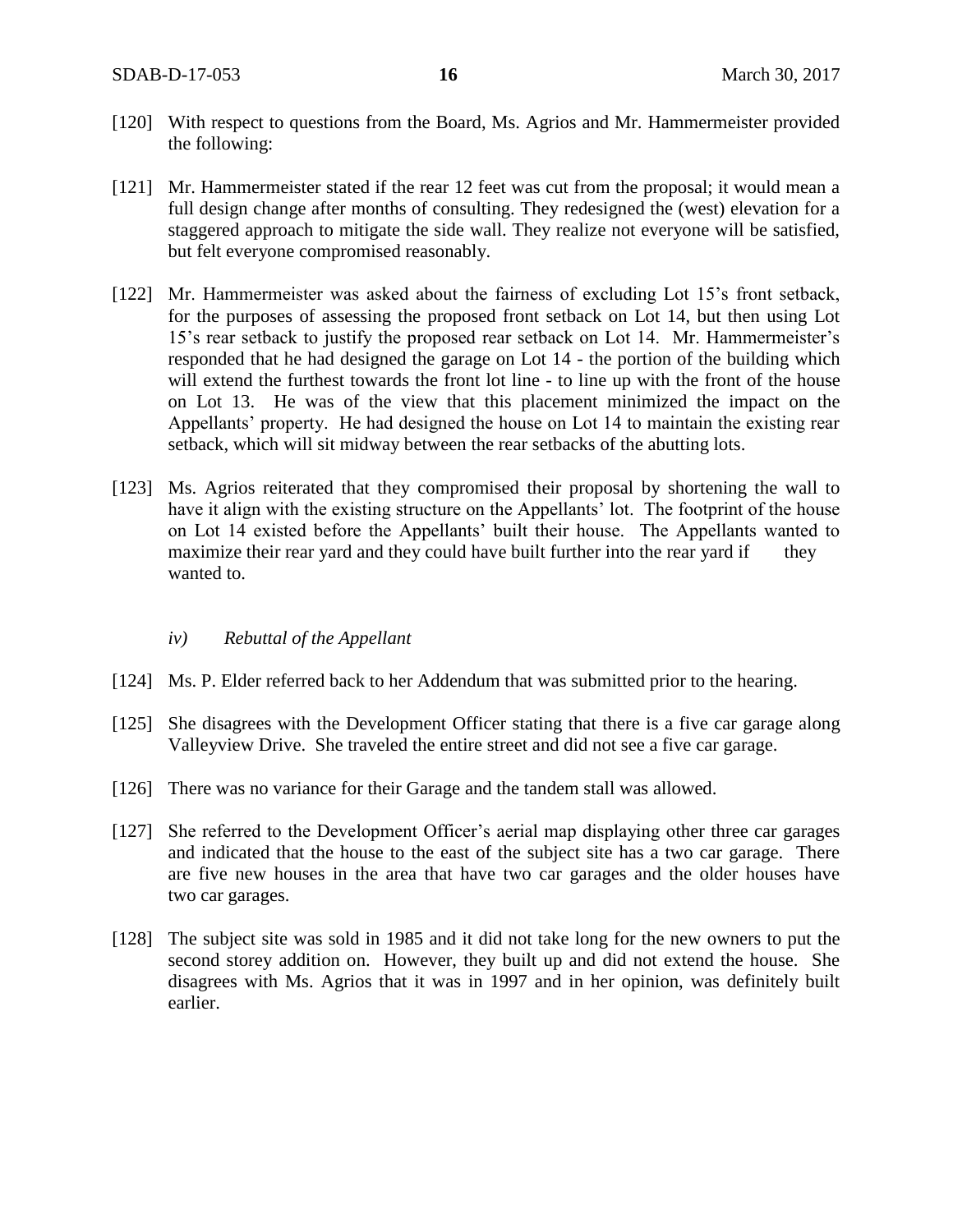- [129] They had questions with regard to the lines on the lot maps shown in the Development Officer's submission. They asked him in advance of the hearing what the lines meant but he never got back to them with an answer.
- [130] The idea that the setback deficiencies will not impact them is ridiculous.
- [131] With regard to the 40 percent rear setback line, houses built in the 1950s and 60s are passed that line because they did not have those regulations back then. The newer houses comply with this rear setback requirement. Lots 11, 12, 13, and 20 are all in compliance with the Mature Neighbourhood Overlay regulation. The only houses not in compliance are on Lot 15 and Lot 19.
- [132] She referenced Tab 9 of the Ms. Agrios' submission and reiterated that the front attached garage variance will have an impact on them.
- [133] Page 70 of Ms. Agrios submission showing the top of bank is completely wrong.
- [134] Page 74 of the Sunshadow Study clearly supports their claim, as the shadow hits their windows and the proposed structure will never give them sunlight at breakfast again and will negatively impact them.
- [135] The 40 percent line will take away sunlight from their vegetable garden and June is the growing season so this will impact them.
- [136] She does not understand why December was excluded from the Sunshadow Study as sunlight at this time of year is when it is most important.
- [137] With respect to supporting the house on Lot 15, this is true but only because they were told that the foundation of the previous house would be preserved to keep the top of bank line with no disruption. However, in the fall they took out that foundation and they were very upset. They called the City to have a Compliance Officer measure the site but have not heard back.
- [138] The Applicant's house will affect their property way more than the house on Lot 15.
- [139] The variances that the Respondents call small are small to them but not to the Appellants. The 12-foot extension in the rear with a three storey walkout in the rear is very large.
- [140] The amount of hardsurfacing of the proposed garage will be evident based on the plans of the subject site.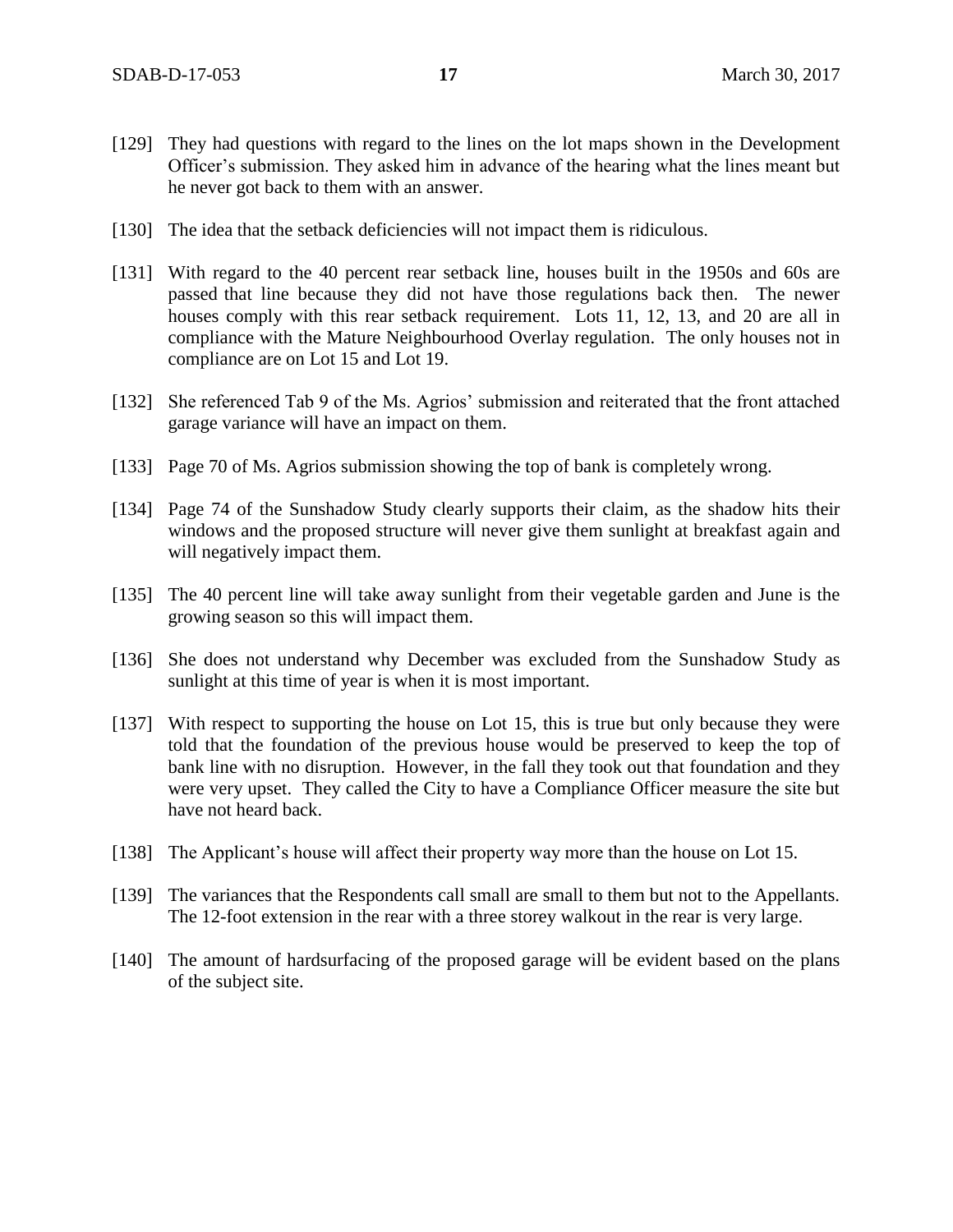- [141] With respect to property values, they contacted a Senior Appraiser who indicated that with so many variables, it would be impossible to sign something to say how much something will be worth until after it is built.
- [142] They are not interested in a new fence and the Applicant has never talked to them about landscaping.

#### **Decision**

[143] The appeal is **DENIED** and the decision of the Development Authority is **CONFIRMED**. The development is **GRANTED** as approved by the Development Authority, subject to the following **CONDITIONS**:

1. The proposed Basement development(s) shall NOT be used as an additional Dwelling. Proposed wet bar shall only be used by the household which uses the principal kitchen on the main floor. A Secondary Suite shall require a new development permit application.

2. All yards, visible from a public roadway other than a lane, shall be seeded or sodded within eighteen (18) consecutive months of the issuance of an Occupancy Certificate for the development. Alternative forms of landscaping may be substituted for seeding or sodding as specified in Section 55.2(4)(b).

3. Landscaping shall be developed in accordance with Section 55 and Section 140.4(16) of the Edmonton Zoning Bylaw 12800.

4. A. Landscaping shall be provided on a Site within 18 months of the occupancy of the Single Detached House. Trees and shrubs shall be maintained on a Site for a minimum of 42 months after the occupancy of the Single Detached House (Reference Section 55.2.1).

B. Two deciduous trees with a minimum Caliper of 50 mm, Two coniferous tree with a minimum Height of 2.5 m and Eight shrubs shall be provided on the property. Deciduous shrubs shall have a minimum Height of 300 mm and coniferous shrubs shall have a minimum spread of 450 mm (Reference Section 55.2.1).

C. All Yards visible from a public roadway, other than a Lane, shall be seeded or sodded. Seeding or sodding may be substituted with alternate forms of ground cover, including hard decorative pavers, washed rock, shale or similar treatments, perennials, or artificial turf, provided that all areas of exposed earth are designed as either flower beds or cultivated gardens (Reference Section 55.2.1).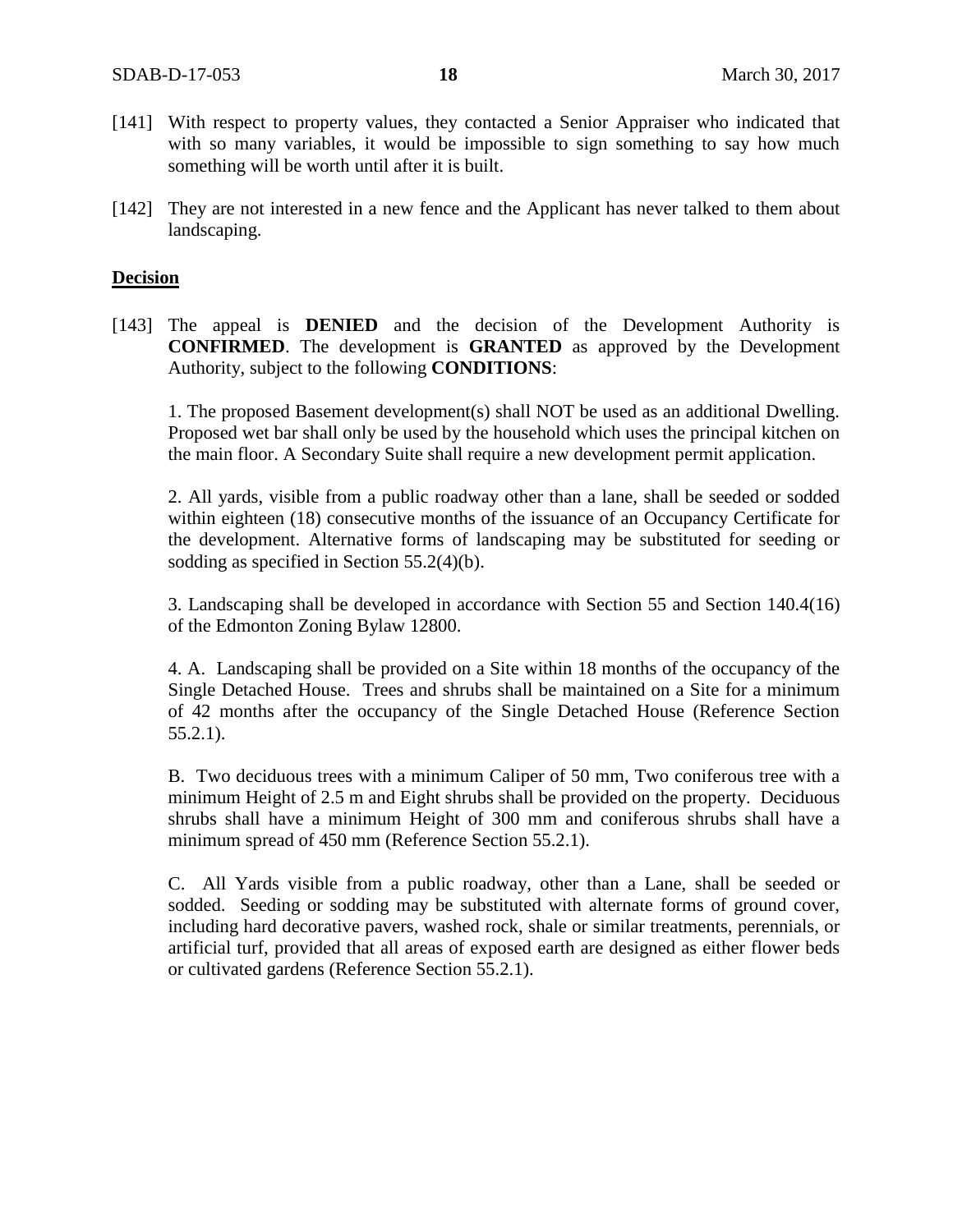5. The various development restrictions and site management guidelines outlined in the geotechnical report and addenda must be followed in any development of the site. The owner is also encouraged to become familiar with the site management guidelines and to fully adhere to them. Such restrictions are proposed not to be punitive, but rather to improve the long term viability of the property and reduce risk. In this regard, the supplemental geotechnical addenda prepared by Shelby Engineering dated August 31, 2016, November 9, 2016, and January 23, 2017 must be read and interpreted in conjunction with the Slope Stability and Building Setback Assessment Report for the subject property prepared by Shelby Engineering, dated May 2016.(Reference Section 811.3(8))

6. Recommendations pertaining to the management of water at the site and adherence to the related restrictions concerning the prohibition of water retention structures, irrigation, and water features (pools, ponds, fountains, permanent underground sprinklers or irrigation systems, etc.) will be of high importance in order to reduce the risk of erosion and instability. Failure to comply with any of the recommendations of the geotechnical consultant could either hasten or increase the severity of any slope instability which could ultimately threaten the property and residence. (Reference Section 811.3(8))

7. Past experience has shown that stripping of vegetation and significant re-grading, in addition to negating the significant positive aspects of vegetative cover, can also lead to negative changes in the surface water regime and slope hydrology which may adversely impact stability. The minimization of such disturbance is of high importance in proximity to the sensitive top-of-bank area. I would therefore recommend that only minimal lot disturbance be permitted, and only as required to construct the residence. (Reference Section 811.3(8))

8. Grading of the site must not involve the direction or channeling of water toward the slopes. In addition, the retention of existing vegetation during site development is considered highly desirable, and all vegetation on or near the slopes should be maintained. (Reference Section 811.3(8))

9. Any proposed excavation and re-grading, as well as any significant removal of vegetation, must only be undertaken in accordance with the recommendations of the consultant, and with their inspection, to confirm that the recommendations presented in the geotechnical report have been properly interpreted. (Reference Section 811.3(8))

10. The final lot grading and landscaping plans must be reviewed by the geotechnical consultant to ensure their recommendations are met and risks related to site disturbance are properly mitigated through the proposed design and construction plans for the lot. (Reference Section 811.3(8))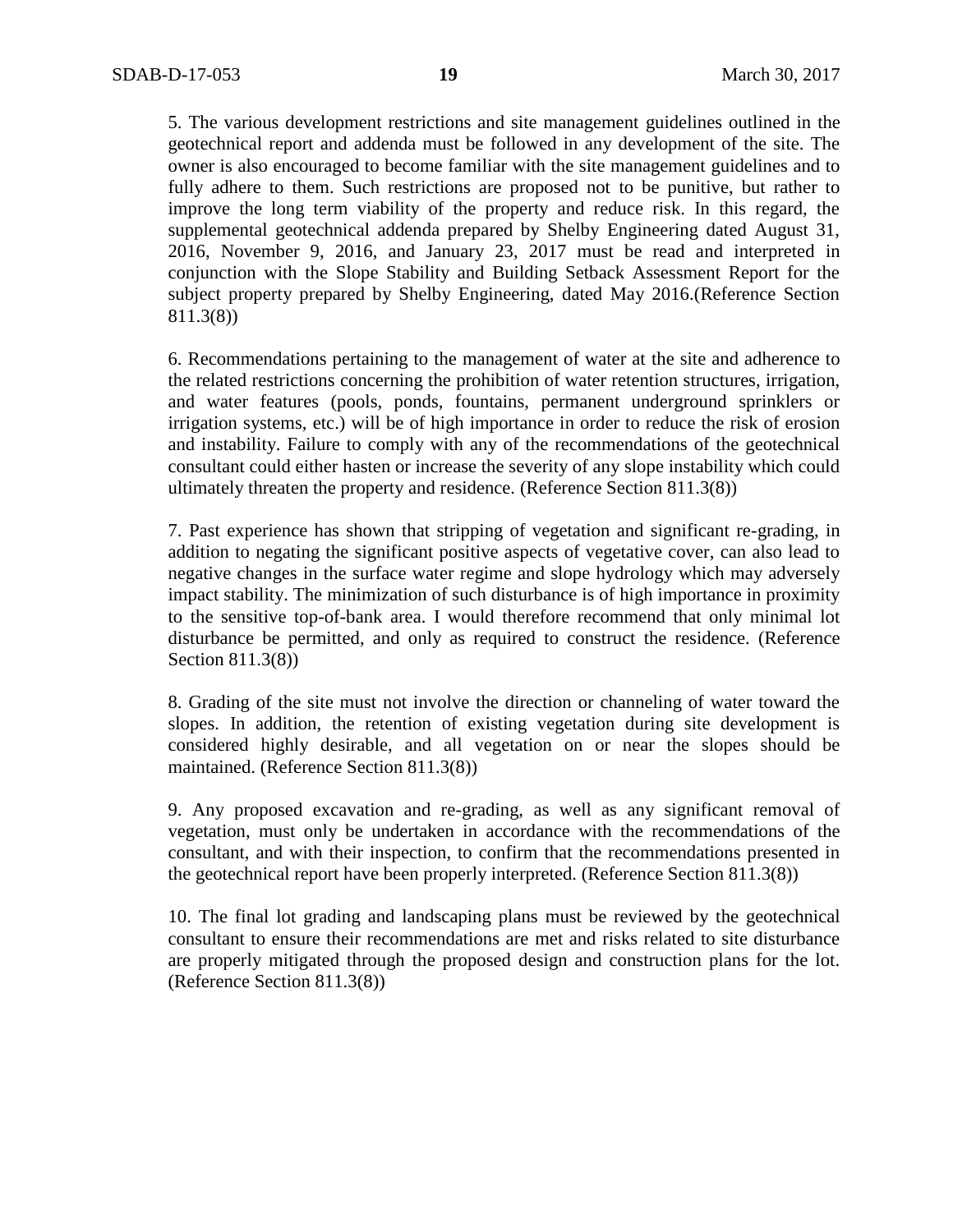11. The architectural drawings showed that two retaining walls will be installed to extend northwards from the northeast and northwest corners of the proposed building and will replace existing concrete retaining walls on site. It is understood the new walls will be concrete to the setback line and then landscaped block or segmented, and considered sacrificial beyond the building setback line. Shelby Engineering has confirmed that since the retaining walls will be replacing existing retaining walls and therefore there will be little to no additional site disturbance to the top-of bank area. The retaining structures will provide consistency with the grading of the adjacent properties and overall they were confirmed by the geotechnical consultant to be in compliance with the recommendations of the geotechnical report. To ensure geotechnical compliance during construction, construction quality and ensure disturbance to the sensitive top-of-bank area is minimized, inspection of the retaining wall construction should also be conducted by Shelby Engineering. (Reference Section 811.3(8))

12. The geotechnical report consisted of a slope stability and building setback assessment and did not include recommendations for site preparation, basement construction, and foundation design and construction for the new residence. The developer and owner should also be aware that obtaining these site-specific geotechnical recommendations from the geotechnical consultant will further reduce risk to the development. It is recommended that additional inspections by qualified geotechnical personnel be undertaken during construction to confirm the removal of fill and any deleterious materials and to verify that any recommended foundation design and construction procedures are followed. (Reference Section 811.3(8))

13. The applicant must be aware that they are fully responsible to suitably protect surrounding properties, structures and infrastructure from any adverse impacts during construction. (Reference Section 811.3(8))

14. The developer and owner must be aware that there remains some residual risk of instability of the slopes below and within the subject property that could lead to a loss of property within the life span of the proposed development. The owner must also recognize that the City of Edmonton will assume all erosion and regression of the slopes to be of natural origin and that we will not undertake any remedial repairs, irrespective of the ownership of the land between the development and the ravine slopes. (Reference Section 811.3(8))

Development Advisements:

i.) Lot grades must comply with the Edmonton Drainage Bylaw 16200. Contact Drainage Services at 780-496-5500 for lot grading inspection inquiries.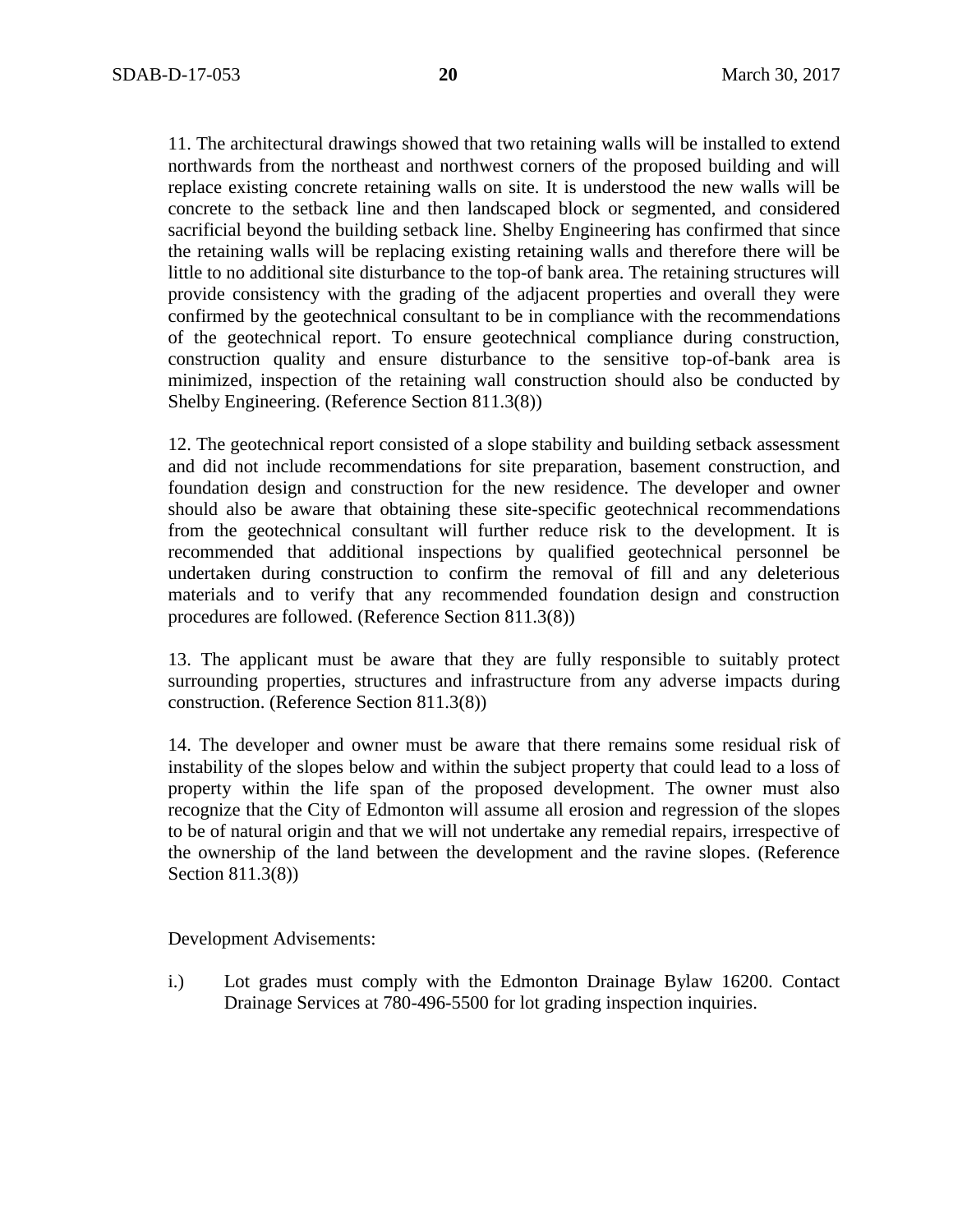- ii.) Any future deck development greater than 0.6m (2ft) in height will require development and building permit approvals.
- iii.) Any future deck enclosure or cover requires a separate development and building permit approval.
- iv.) The driveway access must maintain a minimum clearance of 1.5m from any service pedestal and all other surface utilities.
- v.) Any hoarding or construction taking place on road right-of-way requires an OSCAM (On-Street Construction and Maintenance) permit. It should be noted that the hoarding must not damage boulevard trees. The owner or Prime Contractor must apply for an OSCAM online at: [http://www.edmonton.ca/bylaws\\_licences/licences\\_permits/oscam-permit](http://www.edmonton.ca/bylaws_licences/licences_permits/oscam-permit-request.aspx)[request.aspx](http://www.edmonton.ca/bylaws_licences/licences_permits/oscam-permit-request.aspx)

### Transportation Advisements

1. The proposed 6.5 m residential access to Valleyview Drive located approximately 7 m from the east property line, as shown on Enclosure I is acceptable to Transportation Planning and Engineering and must be constructed as a private crossing access to current City of Edmonton Design and Construction Standards. The owner/applicant must obtain a crossing permit, available from Development and Zoning Services, 5thfloor, 10250-101 Street.

2. The existing 6 m residential access to Valleyview Drive located approximately 1.5m from the east property line, must be removed and filled in with curb and gutter constructed as per City of Edmonton Design and Construction Standards and boulevard restored to grass, as shown on Enclosure II. The "fill-in" of the existing access must be included as a requirement of the crossing permit.

3. There is an existing boulevard tree adjacent to the existing access that must be protected during construction, as shown on Enclosure II. Prior to construction, the owner/applicant must contact Bonnie Fermanuik of City Operations, Parks and Roadways (780-496-4960) to arrange for hoarding and/or root cutting. All costs shall be borne by the owner/applicant.

4. There may be utilities within road right-of-way not specified that must be considered during construction. The owner/applicant is responsible for the location of all underground and above ground utilities and maintaining required clearances as specified by the utility companies. Alberta One-Call (1-800-242-3447) and Shaw Cable (1-866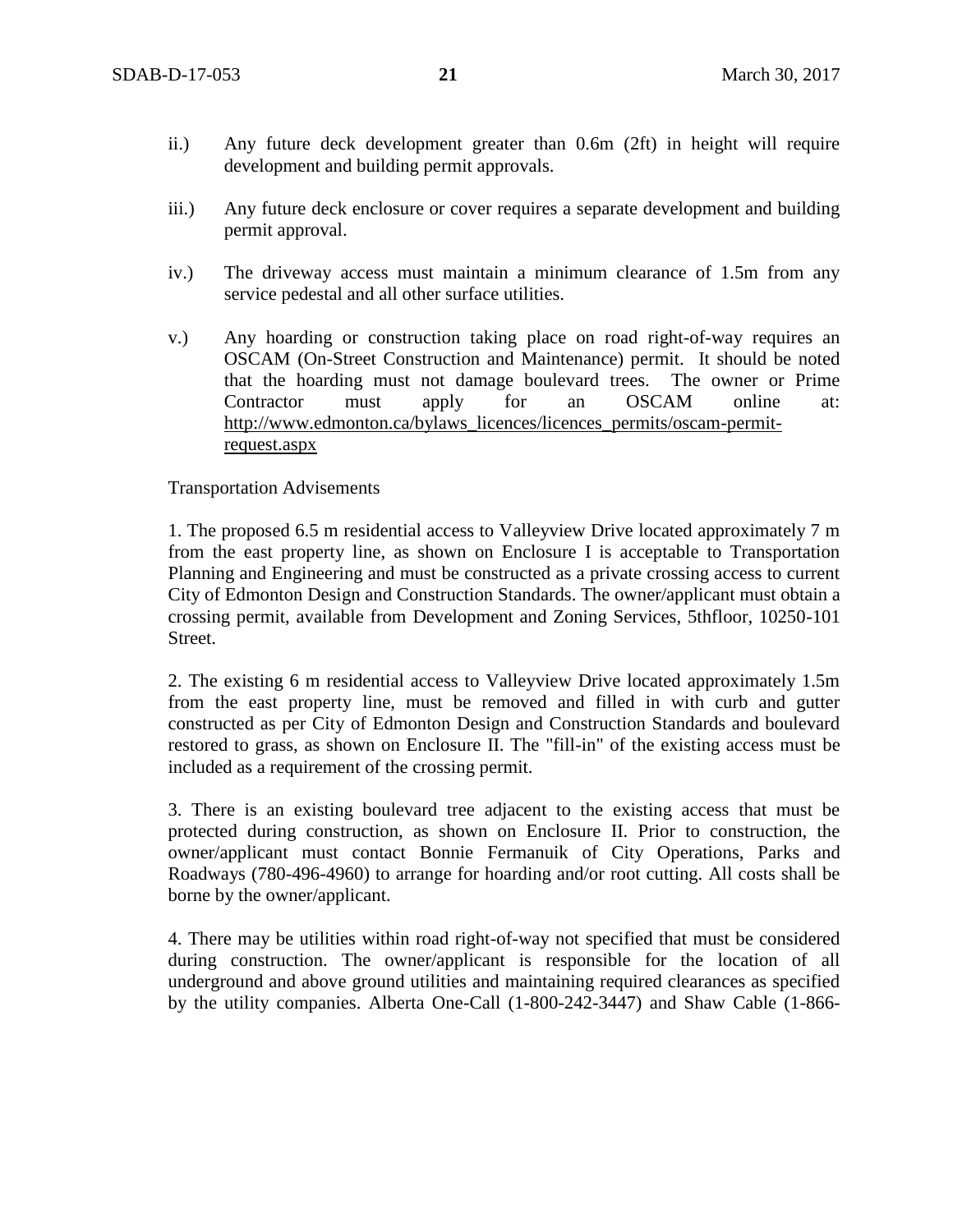344-7429; vvvvw.digshaw.ca) should be contacted at least two weeks prior to the work beginning to have utilities located. Any costs associated with relocations and/or removals shall be at the expense of the owner/applicant.

5. Any sidewalk or boulevard damage occurring as a result of construction traffic must be restored to the satisfaction of Transportation Planning and Engineering, as per Section 15.5(f) of the Zoning Bylaw. The sidewalks and boulevard will be inspected by Transportation Planning and Engineering prior to construction, and again once construction is complete. All expenses incurred for repair are to be borne by the owner.

6. Any hoarding or construction taking place on road right-of-way requires an OSCAM (OnStreet Construction and Maintenance) permit. It should be noted that the hoarding must not damage boulevard trees. OSCAM permit applications require Transportation Management Plan (TMP) information. The TMP must include:

• the start/finish date of project;

• accommodation of pedestrians and vehicles during construction;

• confirmation of lay down area within legal road right of way if required;

• and to confirm if crossing the sidewalk and/or boulevard is required to temporarily access the site.

It should be noted that the hoarding must not damage boulevard trees. The owner or Prime Contractor must apply for an OSCAM online at: http://www.edmonton.caltransportation/onyour streets/on-street-constructionmaintenance-permit.aspx

Should you require any additional information please contact Chintan Shah at 780-944- 0129.

- [144] In granting the development the following variances to the *Edmonton Zoning Bylaw* are allowed:
	- 1. Section 814.3(5) is varied to permit a reduced Rear Setback from the House to the Rear Lot Line of 19.84 metres instead of the required 23.44 metres.
	- 2. Section 814.3(1) is varied to permit a reduced Front Setback from the House to the Front Lot Line of 8.73 metres instead of the required 11.58 metres.
	- 3. Section 44.3 is varied to permit a distance from the Covered Deck to the Rear Lot Line of 18.26 metres instead of 21.44 metres.
	- 4. Section 44.1(a) is varied to permit a distance from the Eaves on the Covered Deck to the Rear Lot Line of 17.40 metres instead of 22.84 metres.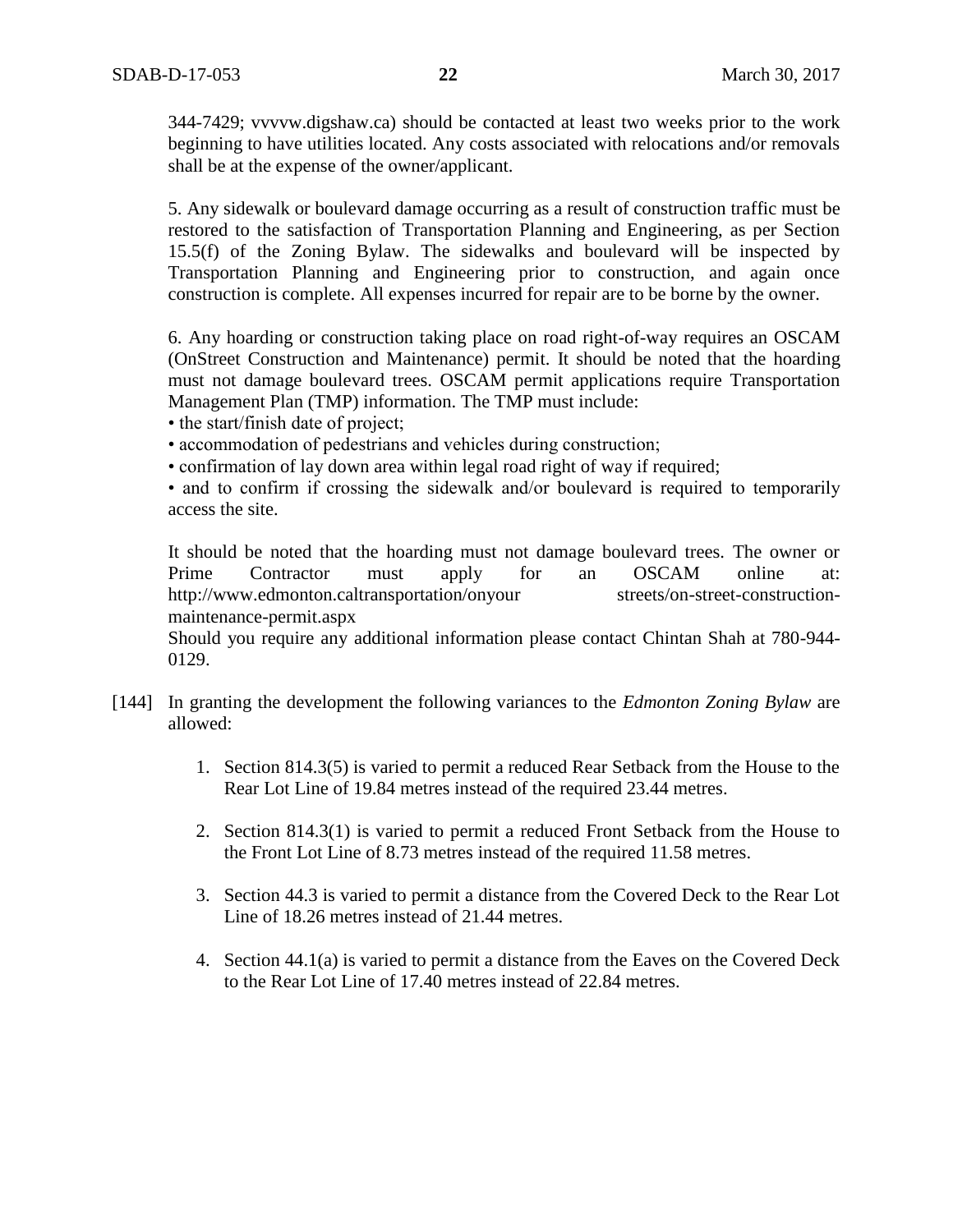5. Section 814.3(19)(a) is varied to permit three vehicle parking spaces in the front attached Garage instead of a maximum of two parking spaces.

#### **Reasons for Decision**

- [145] The proposed development, a Single Detached House, is a Permitted Use in the (RF1) Single Detached Residential Zone.
- [146] Pursuant to section 814.3(24) of the Mature Neighbourhood Overlay, the Board has determined that the community consultation was sufficient and in full compliance with the regulation. The Board reached this conclusion based on the confirmation by the Development Authority that it was satisfactory to them and by way of the presentations made by the Respondents.
- [147] The proposed development is on a large site comparatively speaking when compared to other sites in the neighbourhood but is similar in size to other lots on the same side of Valleyview Drive. However, a significant portion of this site is contained within the banks of the ravine and not useable for any kind of development. It should be further noted that the overall Site Coverage proposed is well under the maximum allowed.
- [148] The Board acknowledges that this site is subject to section 811, the North Saskatchewan River Valley and Ravine System Protection Overlay. The Board is satisfied that all the requirements have been met within section 811.
	- a) This is evidenced by the Geotechnical Reports provided by the Applicant and accepted by the City Engineers.
	- b) The Board accepts the calculation provided by the Geotechnical Engineer of the required Rear Setback of 8.0 metres as prescribed in the Report.
- [149] Notwithstanding the variances as noted above the proposed development meets all other requirements of the *Edmonton Zoning Bylaw*. Particularly Height and Side Setbacks are in compliance with the regulations.
- [150] The Board accepts the review of the Development Officer and accepts the numbers or calculations in his review with respect to the variances waived above.
- [151] Reasons for granting the variances:
	- *1) Rear Setback*
- [152] Section 814.3(5) of the Mature Neighbourhood Overlay states that a 40 percent or 23.44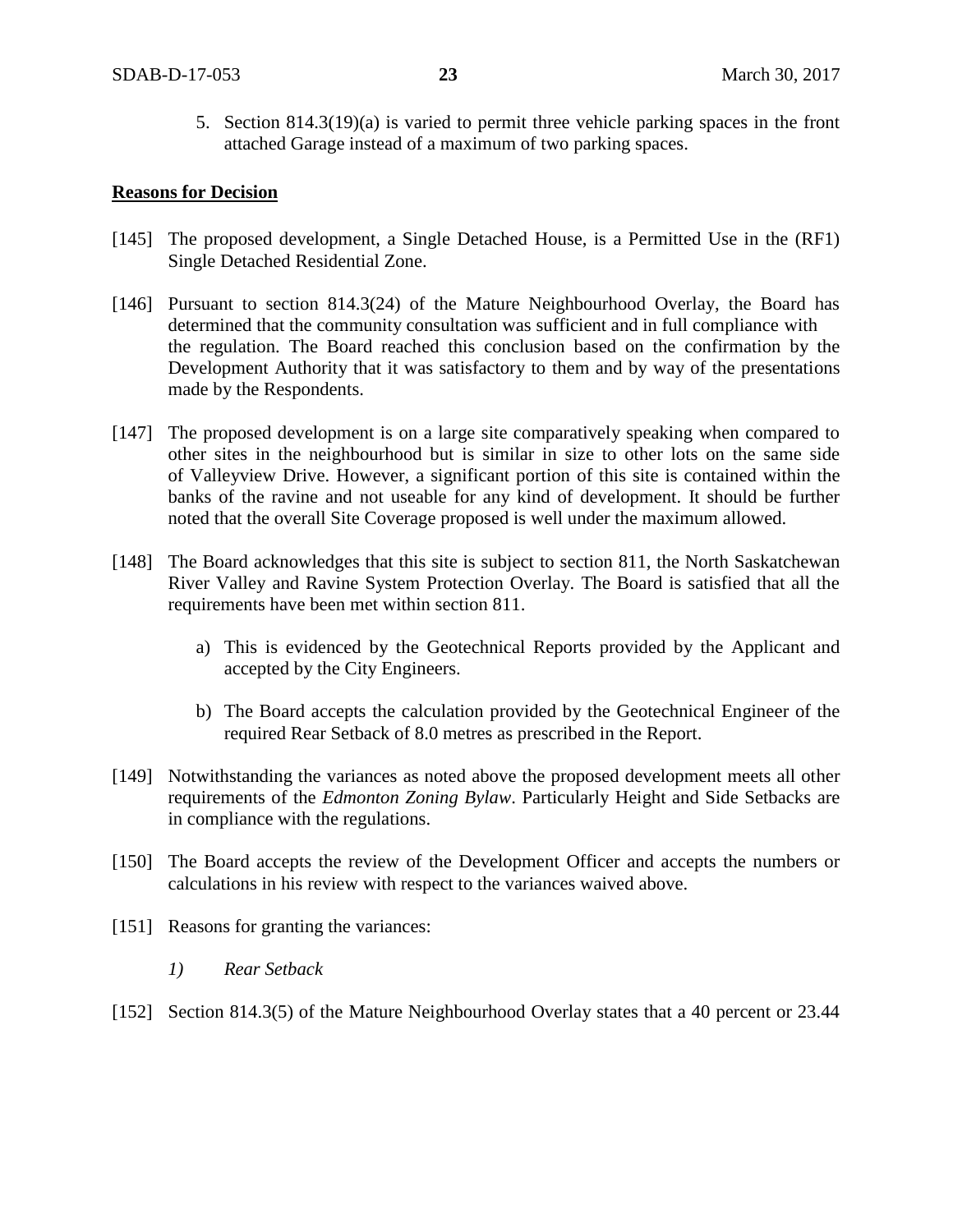metres Setback is required for the Rear Yard and the Board has varied this requirement to allow a deficiency of 3.6 metres, thereby decreasing the minimum allowed to 19.84 metres and has granted this variance for the following reasons:

- a. The Board accepts through photographic evidence and other documentation presented at the hearing that the point of the proposed development will be at the exact historical location of the existing House that has been there for some time.
- b. The west elevation at its most northerly point has been stepped back to this historical point.
- c. The Board accepts that the location of the structure on the abutting property to the East (Lot 15) has been set very far back. This property required significant variations from the regulations of the *Edmonton Zoning Bylaw*. The Board has determined that this has had some impact on achieving reasonable sightline expectations for the subject property.
- d. The Board heard from the Appellants that this variance should not be allowed as it should follow the regulations of the day and that the fact that it has been in place for many years is irrelevant. The Board accepts the conclusions of the Development Authority and Respondent that there is no material impact nor would it unduly interfere with the use, value and enjoyment of the neighbourhood. The Board was provided with evidence that there will be no additional impact beyond what already exists.
- e. With the Rear Setback being held at its historical location, the proposed development will not have a significantly different impact on shadowing or sunlight on neighbouring properties than the impact caused by the existing house. The Board agrees with the Appellants that sunlight and shadow effects on neighbouring properties will change, but primarily because of the increased amount of second floor and bringing it closer to the Appellants' east property line both of which are in full compliance with the *Edmonton Zoning Bylaw*.
- f. The Board also accepts that the almost all of the properties located on this block of Valleyview Drive do not comply with the required 40 percent Rear Setback requirement. The Board further finds that this variance is consistent within this block face.
- *2) Front Setback*
- [153] Section 814.3(1) of the Mature Neighbourhood Overlay states that the following:

The Front Setback shall be a minimum of 3.0 m and shall be consistent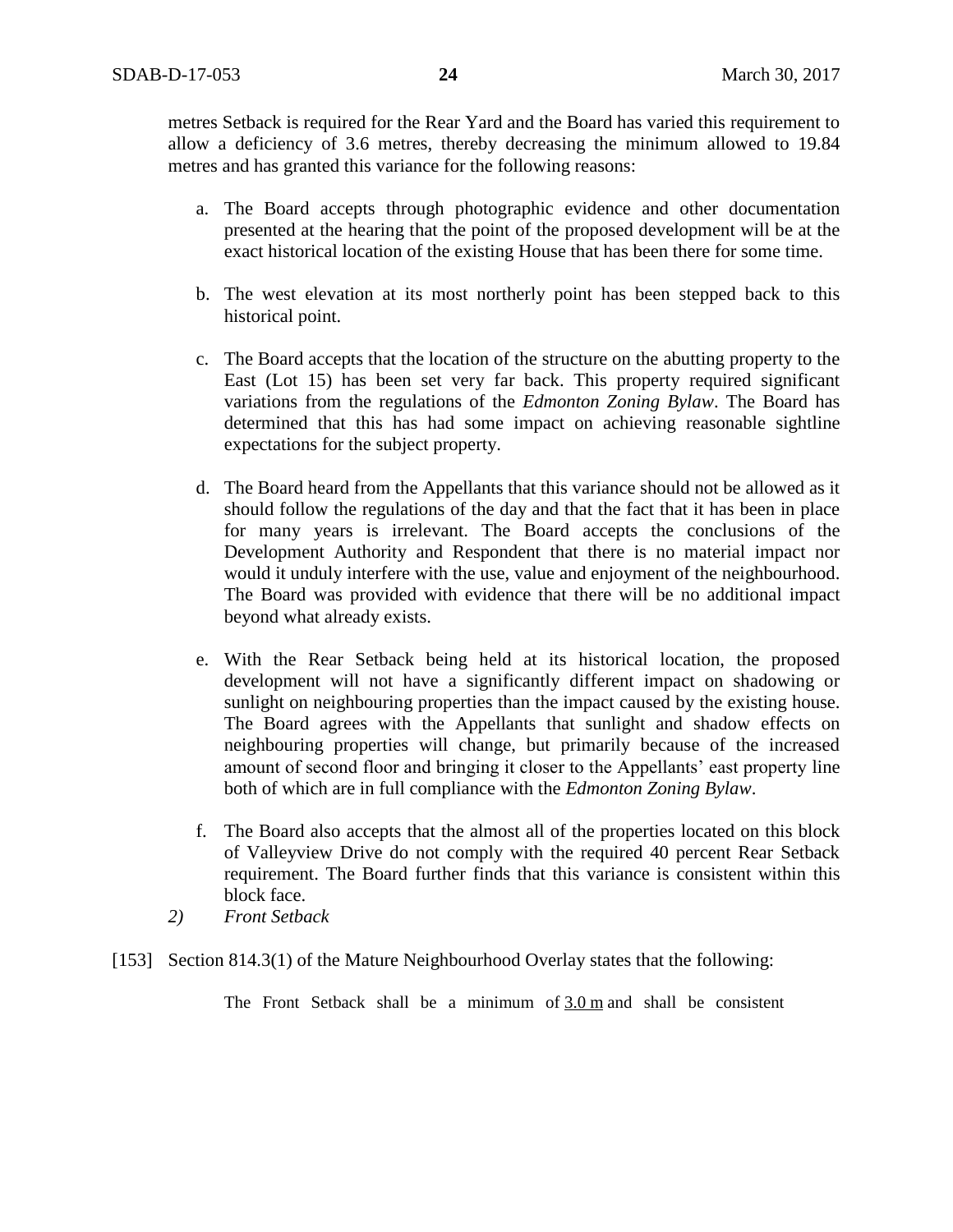within 1.5 m of the Front Setback on Abutting Lots and with the general context of the blockface. Separation Space and Privacy Zone shall be reduced to accommodate the Front Setback requirement where a Principal Living Room Window faces directly onto a local public roadway, other than a Lane. On a Corner Site, in the (RF3) Small Scale Infill Development Zone, where Row Housing, Stacked Row Housing or Apartment Housing faces the flanking Side Lot Line, the following regulations shall apply:

- a. For Lots where the Front Setback of the Abutting Lot is  $9.0 \text{ m}$  or less, the Front Setback shall be a maximum of 6.0 m.
- b. For Lots where the Front Setback of the Abutting Lot is greater than  $9.0$ m and less than 11.0 m, the Front Setback shall be consistent within  $3.0 \text{ m}$  of the Front Setback of the Abutting Lot, to a maximum of 7.0 m.
- c. For Lots where the Front Setback of the Abutting Lot is  $11.0 \text{ m}$  or greater, the Front Setback shall be within 4.0 m of the Front Setback of the Abutting Lot.
- [154] The Board recognizes that this development cannot comply with this regulation given the existing Setbacks on the abutting lots. Specifically, the Appellants House has a Front Setback of 13.08 metres and the property to the east has a Front Setback of 29.56 metres. As there is no way to meet this regulation, the calculation provided within the application was set at 11.58 metres by the Development Authority. This would mean the variance required to the Front Setback would be 2.85 metres. This conclusion was reached by the Development Officer at the time of the decision.
- [155] However, subsequent presentations during the Hearing were provided by the Development Officer that the average block face calculation should be 9.63 metres and the variance required would then be 0.9 metres. Based on this new evidence, the Board has made a finding that the block face average calculation of 9.63 metres is more reasonable.
- [156] Once the Front Setback requirement was determined and the actual size of the variance calculated the Board then considered the impact of granting the variance.
- [157] The Board granted the variance to the Front Setback for the following reasons:
	- a. The subject Site has a proposed Front Setback at 8.73 metres at its closest point to the Front Lot Line. It is important to understand that the maximum portion of this variance is in the middle of the lot and is the furthest away from the Appellants' property. The Board accepts the conclusions of both the Development Officer and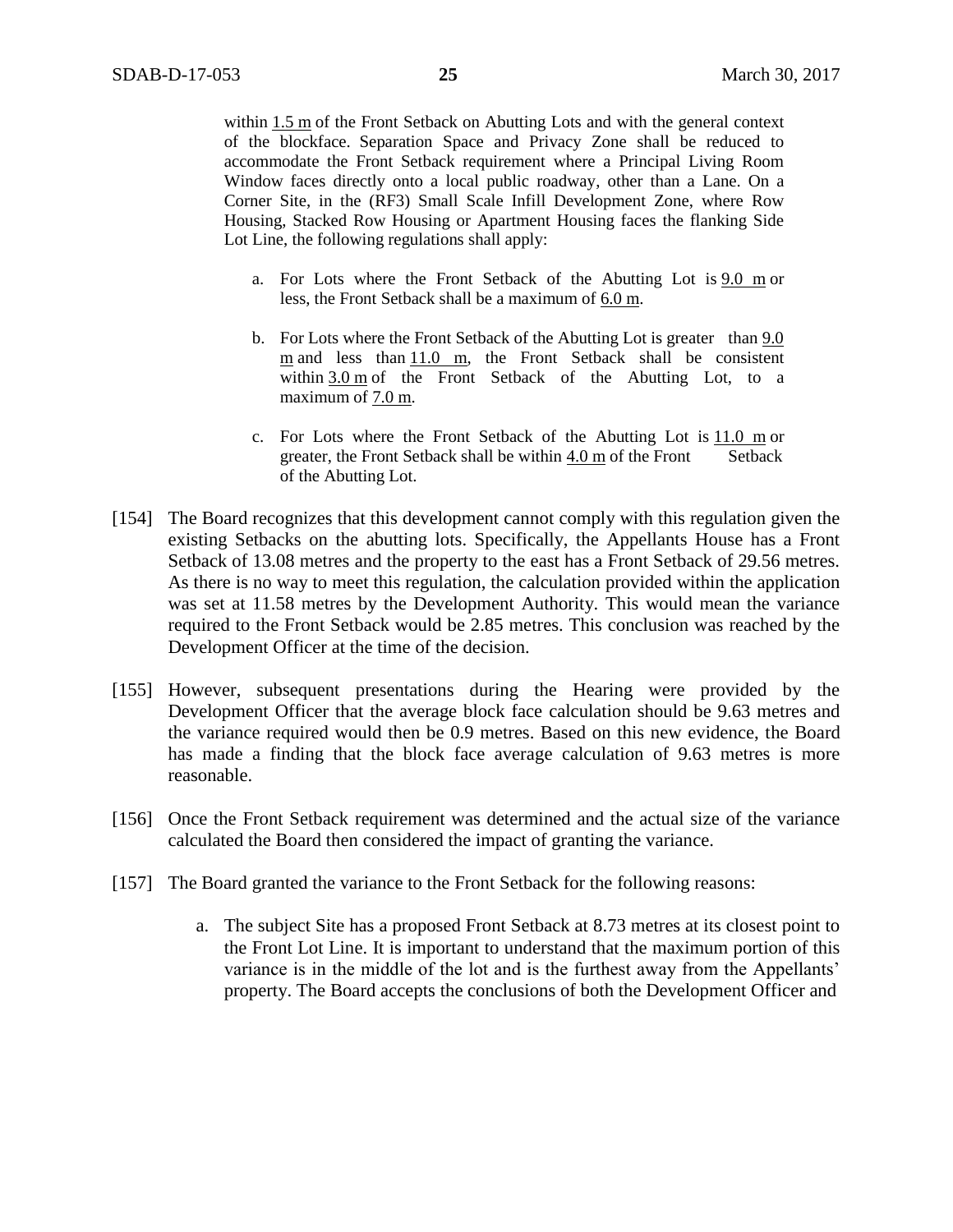the Respondent that at the point where the House is closest to the Appellants' east property line fully complies with the Front Setback regulations.

- b. The subject Site, as well as the balance of the lots on the north side of Valleyview Drive are trapezoidal in shape which explains why the variance is at its' closest point in the middle of the lot and complies at the east property line of the Appellants.
- c. When analyzing the drawings, the Board notes that the second floor has been stepped back 2.29 metres from the exterior edge of the attached Garage below. This step back pushes the second Storey in compliance with the required Front Setback.
- d. The Board when viewing the block face average as it appears in the Development Officer's presentation indicates clearly that the Front Setbacks decrease as you proceed further east from Lot 12 to Lot 20. The Board finds that this Front Setback is in line with the general context of this block face.
- [158] The Board while concluding that the required Front Setback is 9.63 metres and not 11.58 metres as indicated in the reasons for refusal and therefore granting a variance of 0.9 metres instead of 2.85 metres should it be proven incorrect that the Board would have granted the larger variance of 2.85 metres for the same reasons as above.
	- *3) Projection of the Platform Structure (covered deck) - section 44.3 and Eave Projection – section 44.1(a)*
- [159] With respect to the projection of the covered deck into a Setback as prescribed in section 44.3, the 21.44 metres Setback that is required for the distance between the projection and the property line the Board has varied this requirement to allow a deficiency of 3.18 metres, thereby decreasing the minimum allowed to 18.26 metres.
- [160] With respect to the eave projection of the covered deck into a Setback as prescribed in section 44.1(a) the 22.84 metres Setback that is required for the distance between the eave projection and the property line, the Board has varied this requirement to allow a deficiency of 5.44 metres, thereby decreasing the minimum allowed to 17.40 metres.
- [161] The Board has granted these two variances for the following reasons:
	- a. The Board heard directly from the Appellants that they had no objections in any way to these two variances.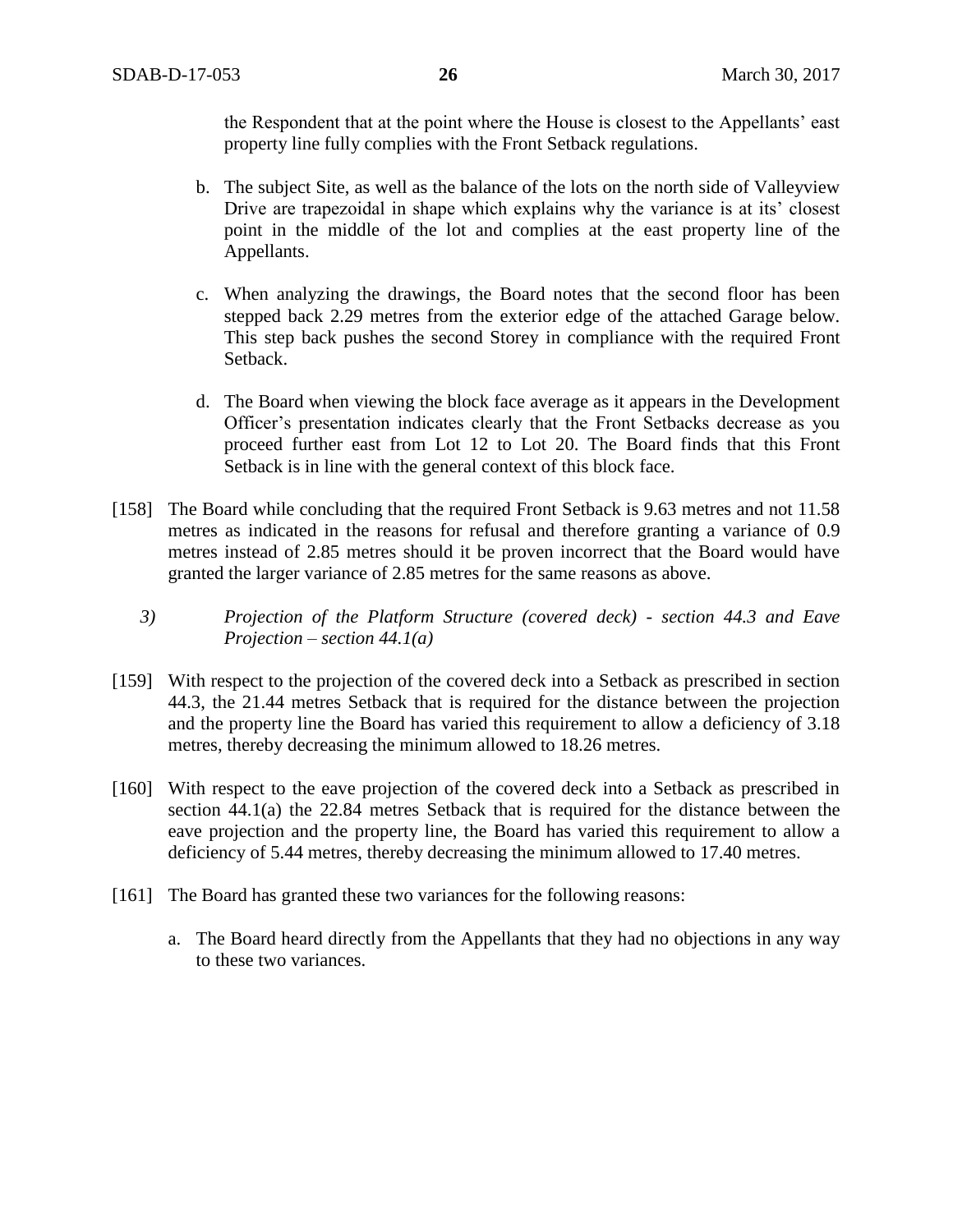- b. The Board notes that a letter of opposition by way of e-mail was received from a resident of Valleyview Drive further east of the Appellants indicating that they had concerns with privacy into their rear yards created by allowing these variances. The Board has concluded given the photographic evidence, the covered deck is located deeper in the yard and angled away from the property identified which should mitigate the concerns raised.
- c. No other presentations were received with respect to these variances.
- d. The Board confirms the justifications reached by the Development Officer with respect to these two variances.
- *4) Garage (vehicle parking spaces)*
- [162] With respect to the vehicle parking as prescribed in section 814.3(19)(a) that a maximum number of 2 vehicle parking spaces are required the Board has varied this requirement to allow an increase of 1 vehicle parking spaces, thereby increasing the maximum allowed to 3.
- [163] The Board has granted the variance for the following reasons:
	- a. There was photographic evidence as well presentations provided that indicated a three car or larger Garage is not unusual in the neighbourhood and particularly in close proximity to this proposed development.
	- b. The alignment of the Garage to a side access helps mitigate any streetscape concerns with respect to looking directly at overhead Garage doors.
	- c. The courtyard concept purported by the Respondent and the staggered approach to the overall site layouts will help mitigate any impact on the neighbourhood.
- [164] Overall and in addition, the Respondent through meetings and discussions with the Development Officer and the Appellants made several amendments to help mitigate some of the concerns raised. These included making windows opaque, focusing on articulation and color change on the west wall to help mitigate impact of the long wall. It is important to note that the west wall of the proposed development, except for the Rear Setback variance fully complies with the Setback and Height requirements.
- [165] The Board also accepts the conclusions made by the Respondent that a large amount of the impact as it relates to sun and shadow would naturally occur given the previous single Storey design to a newer two Storey design that is compliant.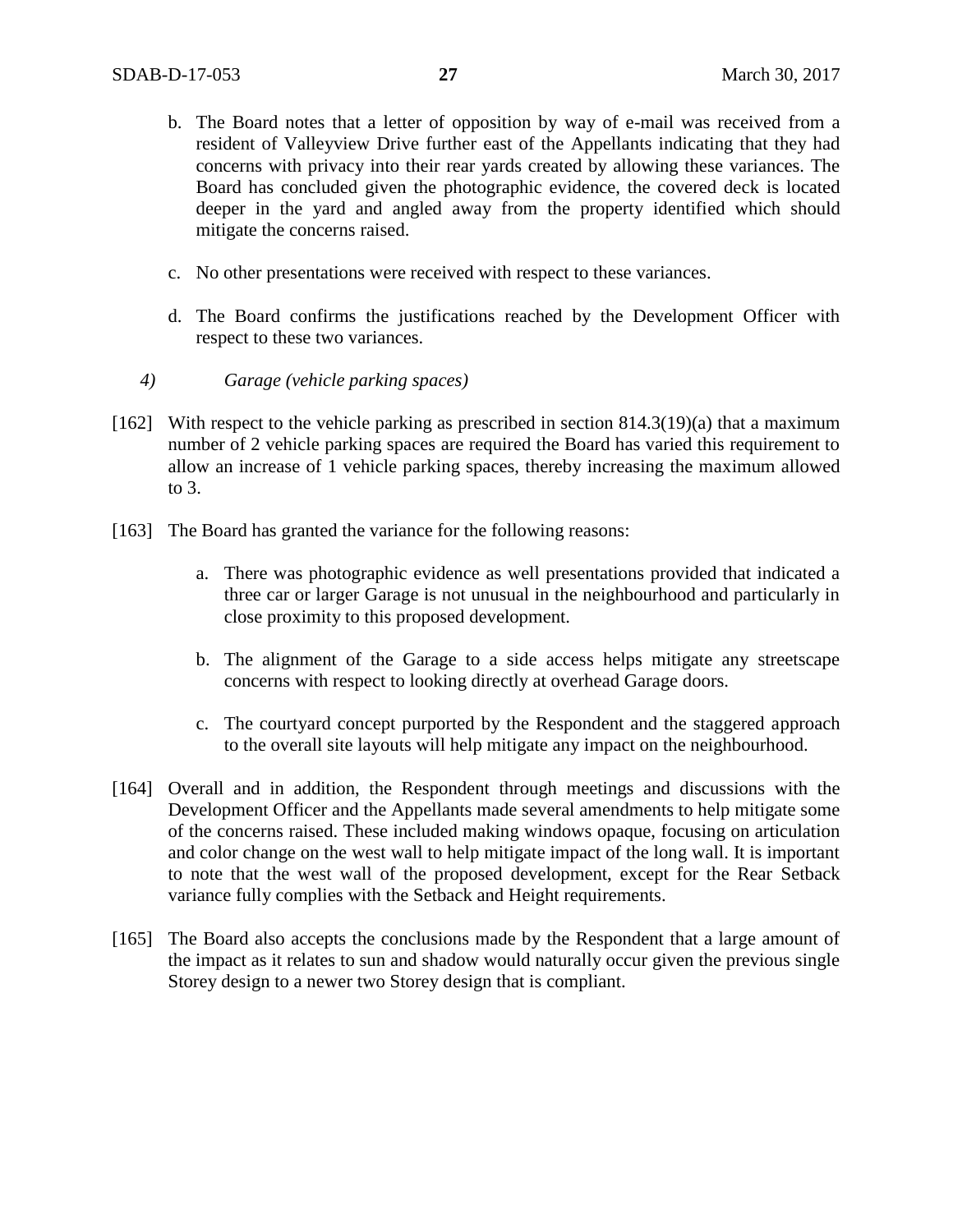- [166] The Board could not find that there was significant impact on sunshine and shadows that would be created by granting the Rear Setback variance. There may be a change in sunshine and shadow from what currently exists but the majority of the difference is because of the new compliant two Storey changes to the proposed development.
- [167] For all of the above reasons, the Board finds that the proposed development with the variances granted will not unduly interfere with the amenities of the neighbourhood nor materially interfere with or affect the use, enjoyment or value of neighbouring parcels of land.

Mr. V. Laberge, Presiding Officer Subdivision and Development Appeal Board